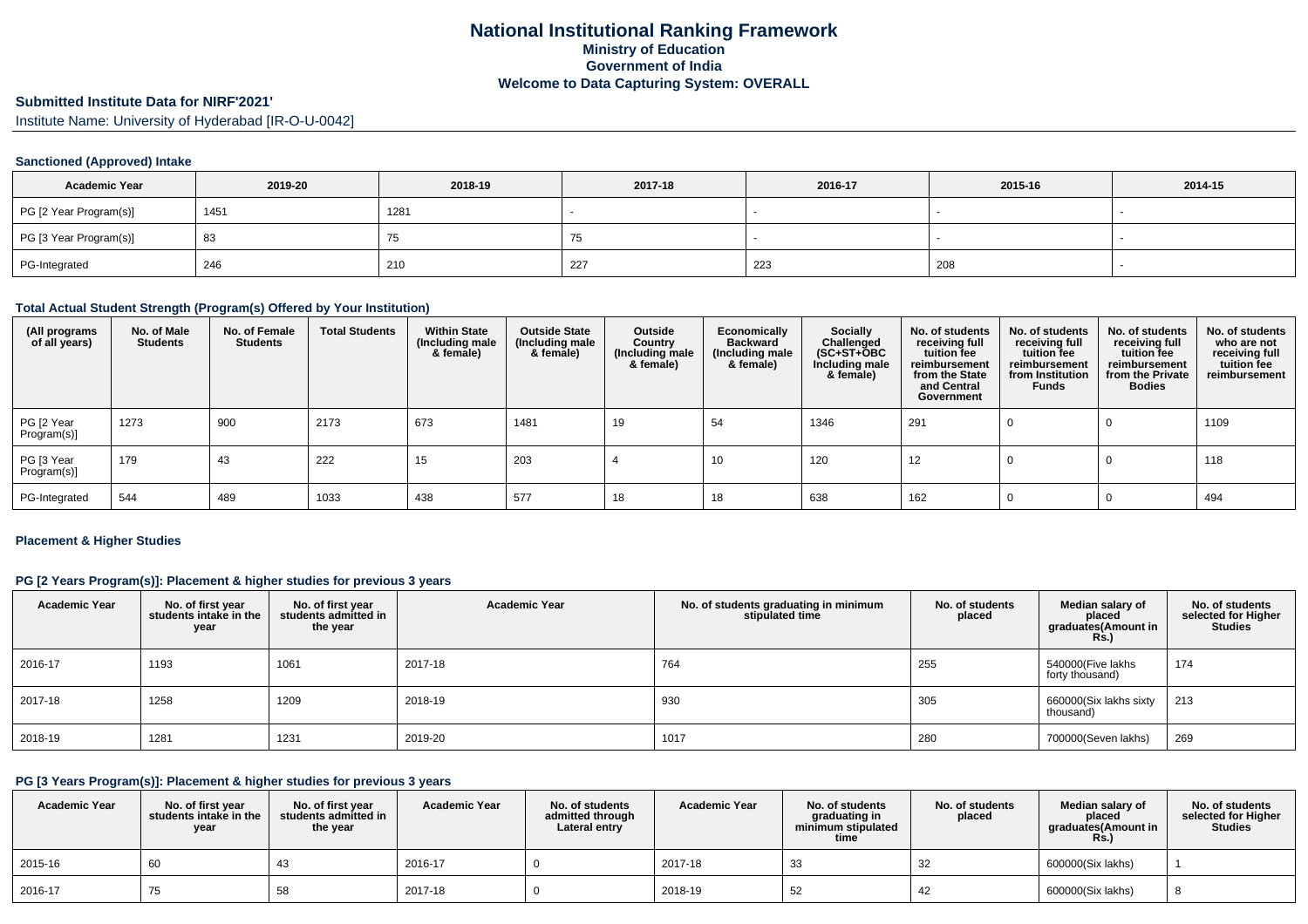| 2019-20<br>2017-18<br>2018-19<br>lakhs<br>nonno |  |  |  |  |  |  |  |  |  |
|-------------------------------------------------|--|--|--|--|--|--|--|--|--|
|-------------------------------------------------|--|--|--|--|--|--|--|--|--|

# **PG-Integrated [5 Years Program(s)]: Placement & higher studies for previous 3 years**

| <b>Academic Year</b> | No. of first year<br>students intake in the<br>year | No. of first year<br>students admitted in<br>the year | <b>Academic Year</b> | No. of students graduating in minimum<br>stipulated time | No. of students<br>placed | Median salary of<br>placed<br>graduates(Amount in<br><b>Rs.</b> ) | No. of students<br>selected for Higher<br><b>Studies</b> |
|----------------------|-----------------------------------------------------|-------------------------------------------------------|----------------------|----------------------------------------------------------|---------------------------|-------------------------------------------------------------------|----------------------------------------------------------|
| 2013-14              | 205                                                 | 201                                                   | 2017-18              | 192                                                      | 72                        | 440000(four lakh forty<br>thousand)                               | 102                                                      |
| 2014-15              | 215                                                 | 213                                                   | 2018-19              | 192                                                      | $\overline{f}$<br>74      | 660000(Six lakhs sixty<br>thousand)                               | 117                                                      |
| 2015-16              | 208                                                 | 193                                                   | 2019-20              | 135                                                      | 10                        | 975000(Nine lakhs<br>seventy five thousand)                       | 110                                                      |

#### **Ph.D Student Details**

| Ph.D (Student pursuing doctoral program till 2019-20 Students admitted in the academic year 2020-21 should not be entered here.) |         |                                                            |         |  |  |  |
|----------------------------------------------------------------------------------------------------------------------------------|---------|------------------------------------------------------------|---------|--|--|--|
| <b>Total Students</b>                                                                                                            |         |                                                            |         |  |  |  |
| Full Time                                                                                                                        |         | 1758                                                       |         |  |  |  |
| Part Time<br>15                                                                                                                  |         |                                                            |         |  |  |  |
|                                                                                                                                  |         | No. of Ph.D students graduated (including Integrated Ph.D) |         |  |  |  |
|                                                                                                                                  | 2019-20 | 2018-19                                                    | 2017-18 |  |  |  |
| Full Time                                                                                                                        | 264     | 210                                                        | 229     |  |  |  |
| Part Time                                                                                                                        |         | - C                                                        |         |  |  |  |

## **Financial Resources: Utilised Amount for the Capital expenditure for previous 3 years**

| <b>Academic Year</b>                                                                                 | 2019-20                                                     | 2018-19                                                      | 2017-18                                                        |  |  |  |  |
|------------------------------------------------------------------------------------------------------|-------------------------------------------------------------|--------------------------------------------------------------|----------------------------------------------------------------|--|--|--|--|
|                                                                                                      | <b>Utilised Amount</b>                                      | <b>Utilised Amount</b>                                       | <b>Utilised Amount</b>                                         |  |  |  |  |
| Annual Capital Expenditure on Academic Activities and Resources (excluding expenditure on buildings) |                                                             |                                                              |                                                                |  |  |  |  |
| Library                                                                                              | 47977003 (Four crores seventy nine lakhs seventy seven      | 47284077 (Four crores seventy two lakhs eighty four thousand | 41774834 (Four crores seventeen lakhs seventy four thousand    |  |  |  |  |
|                                                                                                      | thousand and three)                                         | and seventy seven)                                           | eight hundred and thirty four)                                 |  |  |  |  |
| New Equipment for Laboratories                                                                       | 23033235 (Two crores thirty lakhs thirty three thousand two | 50307888 (Five crores three lakhs seven thousand eight       | 24067558 (Two crores forty lakhs sixty seven thousand five     |  |  |  |  |
|                                                                                                      | hundred and thirty five)                                    | hundred and eighty eight)                                    | hundred and fifty eight)                                       |  |  |  |  |
| <b>Engineering Workshops</b>                                                                         | 16048925 (One crore sixty lakhs forty eight thousand nine   | 28604519 (Two crores eighty six lakhs four thousand five     | 69499032 (Six crore ninety four lakhs ninety nine thousand and |  |  |  |  |
|                                                                                                      | hundred and twenty five)                                    | hundred and nineteen)                                        | thirty two)                                                    |  |  |  |  |
| Other expenditure on creation of Capital Assets (excluding                                           | 106515006 (Ten crores sixty five lakhs fifteen thousand and | 62501941 (Six crore twenty five lakhs one thousand nine      | 50482699 (Five crores four lakhs eighty two thousand six       |  |  |  |  |
| expenditure on Land and Building)                                                                    | six)                                                        | hundred and forty one)                                       | hundred and ninety nine)                                       |  |  |  |  |

### **Financial Resources: Utilised Amount for the Operational expenditure for previous 3 years**

| <b>Academic Year</b> | 2019-20                | 2018-19                | 2017-18                |
|----------------------|------------------------|------------------------|------------------------|
|                      | <b>Utilised Amount</b> | <b>Utilised Amount</b> | <b>Utilised Amount</b> |
|                      |                        |                        |                        |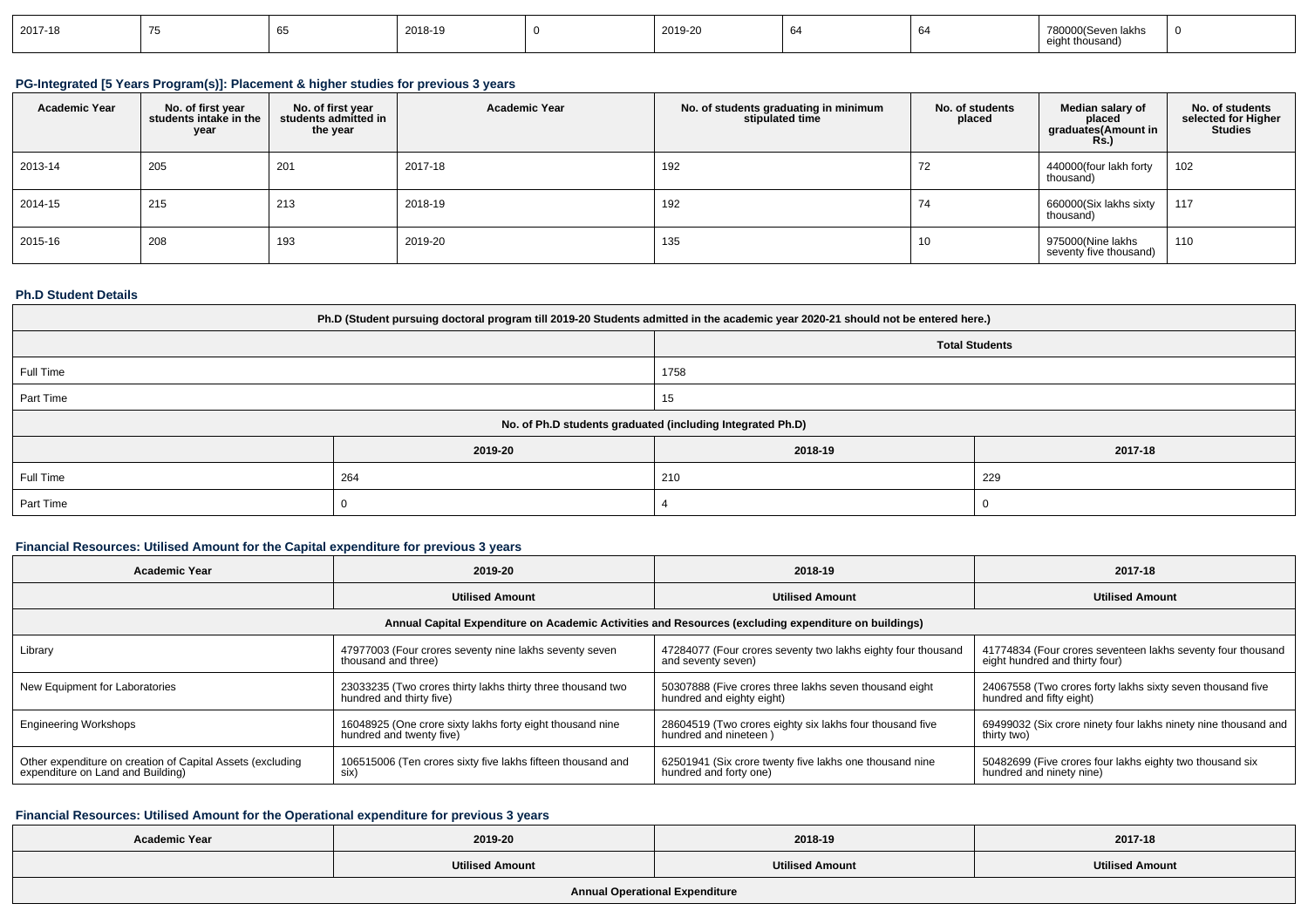| Salaries (Teaching and Non Teaching staff)                                                                                                                                                      | 1966559973 (One ninety six crores sixty five lakhs fifty nine<br>thousand nine hundred and seventy three) | 1645936890 (One sixty four crores fifty nine lakhs thirty six<br>thousand eight hundred and ninety) | 1703512993 (One seventy crores thirty five lakhs twelve<br>thousand nine hundred and ninety three) |
|-------------------------------------------------------------------------------------------------------------------------------------------------------------------------------------------------|-----------------------------------------------------------------------------------------------------------|-----------------------------------------------------------------------------------------------------|----------------------------------------------------------------------------------------------------|
| Maintenance of Academic Infrastructure or consumables and<br>other running expenditures (excluding maintenance of hostels<br>and allied services, rent of the building, depreciation cost, etc) | 87747657 (Eight crores seventy seven lakhs forty seven<br>thousand six hundred and fifty seven)           | 81409229 (Eight crores fourteen lakhs nine thousand two<br>hundred and twenty nine)                 | 80328098 (Eight crores three lakhs twenty eight thousand and<br>ninety eight)                      |
| Seminars/Conferences/Workshops                                                                                                                                                                  | 3709371 (Thirty seven lakhs nine thousand three hundred and<br>seventy one)                               | 2535749 (Twenty five lakhs thirty five thousand seven hundred<br>and forty nine)                    | 2723116 (Twenty seven lakhs twenty three thousand one<br>hundred and sixteen)                      |

#### **IPR**

| Calendar year            | 2019 | 2018 | 2017 |
|--------------------------|------|------|------|
| No. of Patents Published |      |      |      |
| No. of Patents Granted   |      |      |      |

## **Sponsored Research Details**

| <b>Financial Year</b>                    | 2019-20                                                                        | 2018-19                                                                 | 2017-18                                                                         |
|------------------------------------------|--------------------------------------------------------------------------------|-------------------------------------------------------------------------|---------------------------------------------------------------------------------|
| Total no. of Sponsored Projects          | 319                                                                            | 370                                                                     | 360                                                                             |
| Total no. of Funding Agencies            |                                                                                | 54                                                                      | 58                                                                              |
| Total Amount Received (Amount in Rupees) | 356820612                                                                      | 670101167                                                               | 496791150                                                                       |
| Amount Received in Words                 | Thirty five crores sixty eight lakhs twenty thousand six hundred<br>and twelve | Sixty seven crores one lakh one thousand one hundred and<br>sixty seven | Forty nine crore sixty seven lakhs ninety one thousand one<br>hundred and fifty |

## **Consultancy Project Details**

| <b>Financial Year</b>                    | 2019-20                                                                                                                                      | 2018-19  | 2017-18                                                                        |
|------------------------------------------|----------------------------------------------------------------------------------------------------------------------------------------------|----------|--------------------------------------------------------------------------------|
| Total no. of Consultancy Projects        |                                                                                                                                              | 15       |                                                                                |
| Total no. of Client Organizations        |                                                                                                                                              | 14       |                                                                                |
| Total Amount Received (Amount in Rupees) | 13975820                                                                                                                                     | 14349019 | 11838584                                                                       |
| Amount Received in Words                 | One crore thirty nine lakhs seventy five thousand eight hundred   One crore forty three lakhs forty nine thousand and nineteen<br>and twenty |          | One crore eighteen lakhs thirty eight thousand five hundred<br>and eighty four |

## **Executive Development Program/Management Development Programs**

| <b>Financial Year</b>                                                             | 2019-20                  | 2018-19      | 2017-18 |
|-----------------------------------------------------------------------------------|--------------------------|--------------|---------|
| Total no. of Executive Development Programs/ Management<br>Development Programs   |                          |              |         |
| Total no. of Participants                                                         | 38                       | 60           |         |
| Total Annual Earnings (Amount in Rupees)(Excluding Lodging<br>& Boarding Charges) | 190000                   | 1100000      |         |
| <b>Total Annual Earnings in Words</b>                                             | One lakh ninety thousand | Eleven lakhs | Zero    |

## **PCS Facilities: Facilities of physically challenged students**

| 1. Do your institution buildings have Lifts/Ramps? | Yes, more than 80% of the buildings |
|----------------------------------------------------|-------------------------------------|
|                                                    |                                     |
|                                                    |                                     |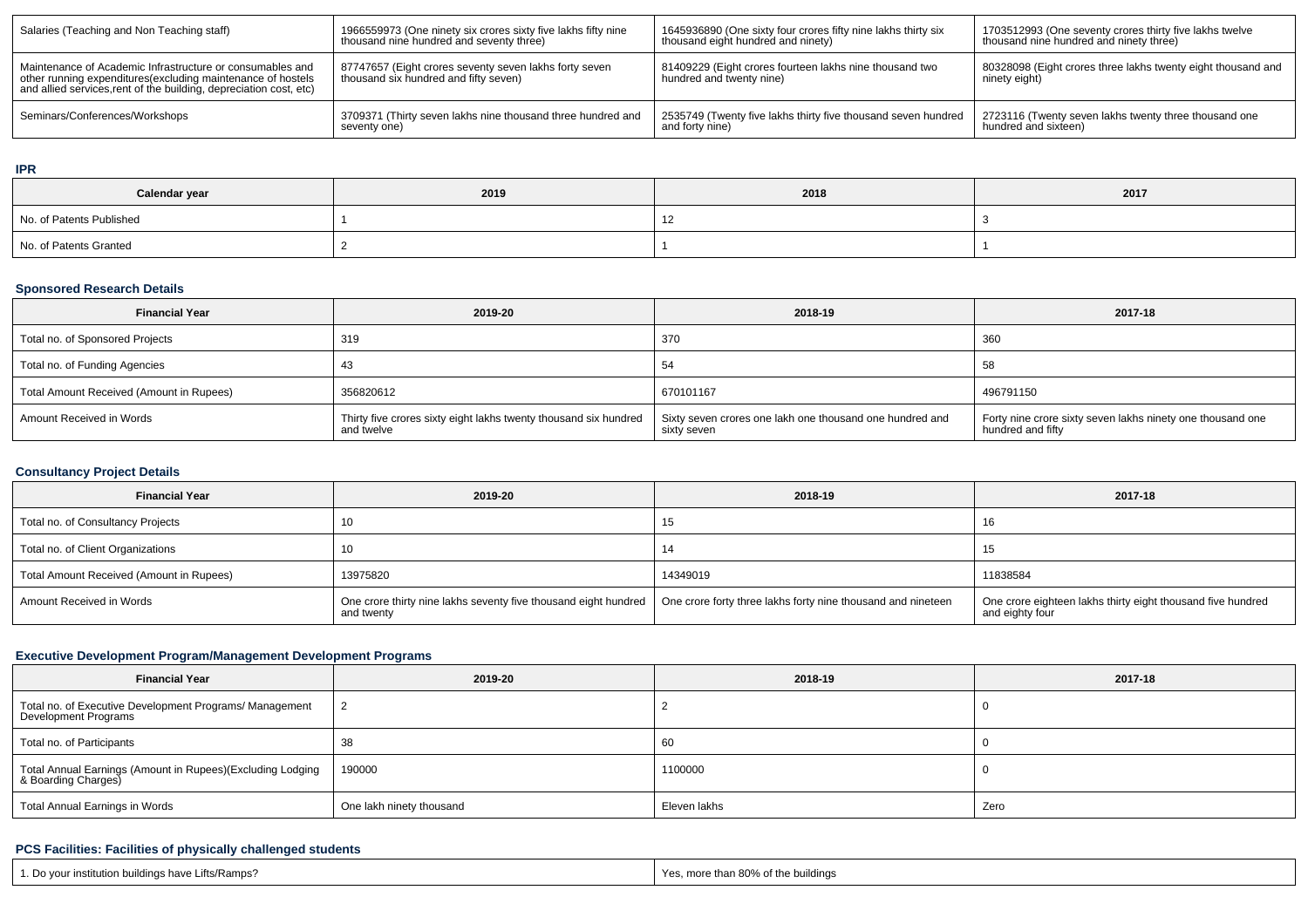| 2. Do your institution have provision for walking aids, includingwheelchairs and transportation from one building to another for<br>handicapped students? | Yes                                 |
|-----------------------------------------------------------------------------------------------------------------------------------------------------------|-------------------------------------|
| 3. Do your institution buildings have specially designed toilets for handicapped students?                                                                | Yes, more than 60% of the buildings |

## **Accreditation**

#### **NBA Accreditation**1.Does your institute have a valid NBA Accreditation?expression of the contract of the contract of the contract of the contract of the contract of the contract of the contract of the contract of the contract of the contract of the contract of the contract of the contract of

#### **NAAC Accreditation**

| 1. Does your institute have a valid NAAC Accreditation? |            | YES                       |      |  |  |  |
|---------------------------------------------------------|------------|---------------------------|------|--|--|--|
| Valid from                                              |            | <b>CGPA</b><br>Valid upto |      |  |  |  |
| 21-02-2014                                              | 20-02-2021 |                           | 3.72 |  |  |  |

## **Faculty Details**

| Srno            | Name                           | Age | Designation            | Gender | Qualification | Experience (In<br>Months) | <b>Is Associated</b><br><b>Last Year</b> | <b>Currently</b><br>working with<br>institution? | <b>Joining Date</b> | <b>Leaving Date</b>      | <b>Association type</b> |
|-----------------|--------------------------------|-----|------------------------|--------|---------------|---------------------------|------------------------------------------|--------------------------------------------------|---------------------|--------------------------|-------------------------|
| $\mathbf{1}$    | Bellamkonda Raja<br>Shekhar    | 52  | Professor              | Male   | Ph.D          | 300                       | Yes                                      | Yes                                              | 15-06-1999          | $\overline{\phantom{a}}$ | Regular                 |
| $\overline{2}$  | Srinivas Josyula               | 49  | Other                  | Male   | Ph.D          | 300                       | Yes                                      | Yes                                              | 01-01-2020          | $\overline{\phantom{a}}$ | Visiting                |
| 3               | <b>DrSuresh</b><br>Kandulapati | 37  | Other                  | Male   | Ph.D          | 120                       | Yes                                      | Yes                                              | 01-01-2019          | $\sim$                   | Visiting                |
| $\overline{4}$  | <b>MURUGAN</b><br>PATTUSAMY    | 34  | Assistant<br>Professor | Male   | Ph.D          | 72                        | Yes                                      | Yes                                              | 11-01-2018          | $\sim$                   | Regular                 |
| $5\phantom{.0}$ | Ranjit Kumar<br>Dehury         | 40  | Assistant<br>Professor | Male   | Ph.D          | 192                       | Yes                                      | Yes                                              | 10-10-2018          | $\overline{\phantom{a}}$ | Regular                 |
| 6               | Sita Vanka                     | 62  | Professor              | Female | Ph.D          | 360                       | Yes                                      | Yes                                              | 08-08-2004          | --                       | Regular                 |
| $\overline{7}$  | Varsha Mamidi                  | 43  | Assistant<br>Professor | Female | Ph.D          | 120                       | Yes                                      | Yes                                              | 16-07-2018          | $\overline{\phantom{a}}$ | Regular                 |
| 8               | Shobha B                       | 60  | Associate<br>Professor | Female | Ph.D          | 418                       | Yes                                      | Yes                                              | 03-03-1986          | $\overline{\phantom{a}}$ | Regular                 |
| 9               | Raghavendra Rao<br>C           | 61  | Professor              | Male   | Ph.D          | 410                       | Yes                                      | Yes                                              | 03-11-1986          | $\overline{\phantom{a}}$ | Regular                 |
| 10              | Ashwini Nangia                 | 59  | Professor              | Male   | Ph.D          | 378                       | Yes                                      | Yes                                              | 03-07-1989          | $\overline{\phantom{a}}$ | Regular                 |
| 11              | Siva Kumar M                   | 63  | Professor              | Male   | Ph.D          | 365                       | Yes                                      | Yes                                              | 02-07-1990          | $\overline{\phantom{a}}$ | Regular                 |
| 12              | Jnaneshwara<br>Bhikshu N       | 64  | Professor              | Male   | Ph.D          | 352                       | Yes                                      | Yes                                              | 13-08-1991          | $\overline{\phantom{a}}$ | Regular                 |
| 13              | Suneel Singh                   | 58  | Professor              | Male   | Ph.D          | 330                       | Yes                                      | Yes                                              | 10-06-1993          | $\overline{\phantom{a}}$ | Regular                 |
| 14              | Krishna V                      | 58  | Professor              | Male   | Ph.D          | 328                       | Yes                                      | Yes                                              | 10-08-1993          | $\overline{\phantom{a}}$ | Regular                 |
| 15              | Suneetha Rani K                | 54  | Professor              | Female | Ph.D          | 307                       | Yes                                      | Yes                                              | 01-05-1995          | --                       | Regular                 |
| 16              | James Raju K C                 | 57  | Professor              | Male   | Ph.D          | 294                       | Yes                                      | Yes                                              | 30-04-1996          | $\overline{\phantom{a}}$ | Regular                 |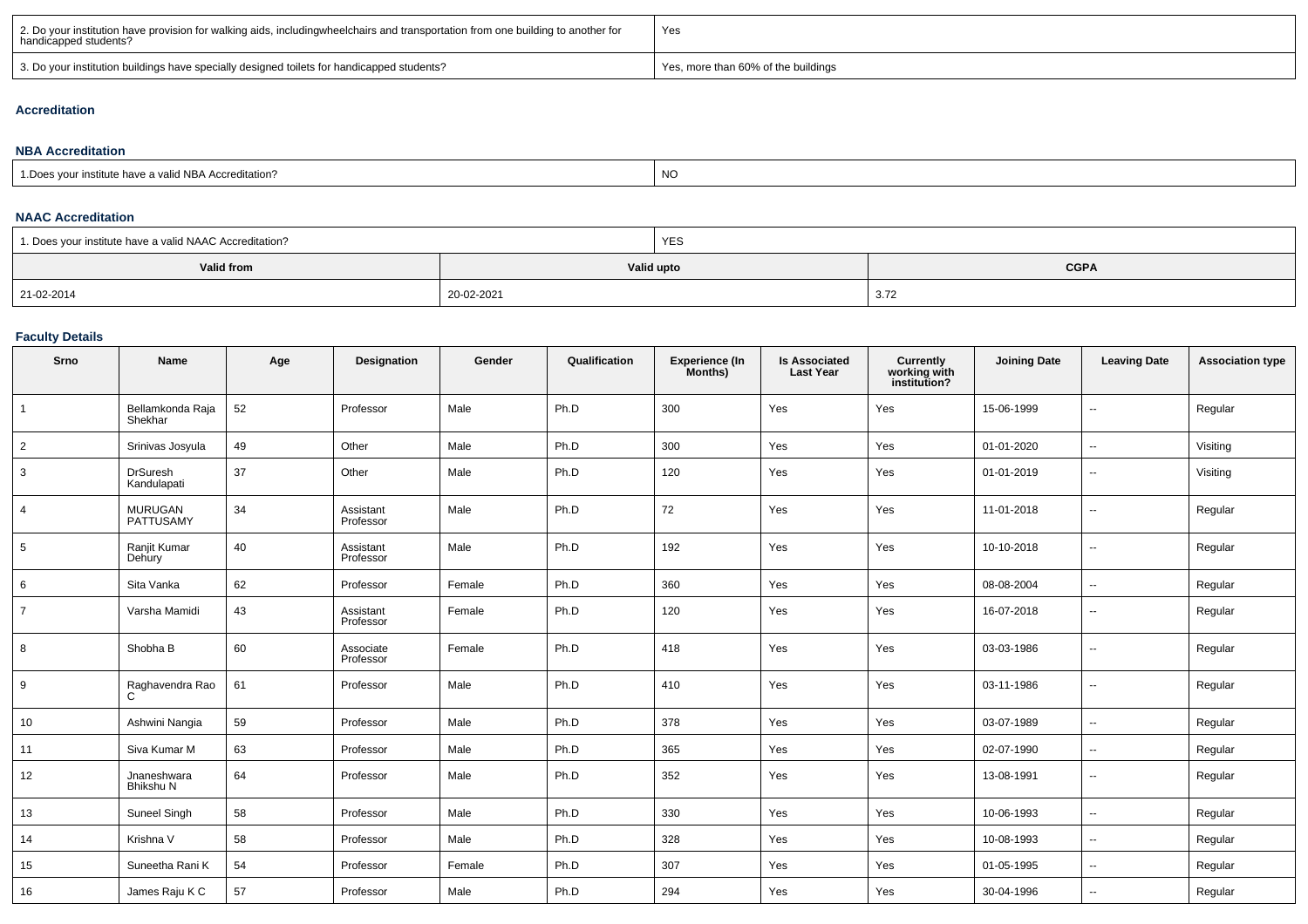| 17 | Sumanth Datt M            | 49 | Associate<br>Professor | Male   | Ph.D        | 267 | Yes | Yes | 01-08-1998 | --                       | Regular |
|----|---------------------------|----|------------------------|--------|-------------|-----|-----|-----|------------|--------------------------|---------|
| 18 | Ramalinga Sastry          | 61 | Professor              | Male   | <b>SLET</b> | 267 | Yes | Yes | 01-08-1998 | --                       | Regular |
| 19 | Sasheej Hegde             | 61 | Professor              | Male   | Ph.D        | 266 | Yes | Yes | 29-08-1998 | $\sim$                   | Regular |
| 20 | Manjula Sritharan         | 63 | Professor              | Female | Ph.D        | 241 | Yes | Yes | 03-10-2000 | $\overline{\phantom{a}}$ | Regular |
| 21 | Anita Jagota              | 56 | Professor              | Female | Ph.D        | 241 | Yes | Yes | 03-10-2000 | $\overline{\phantom{a}}$ | Regular |
| 22 | Vijay R                   | 52 | Professor              | Male   | Ph.D        | 241 | Yes | Yes | 03-10-2000 | --                       | Regular |
| 23 | Purendra Prasad<br>N      | 54 | Professor              | Male   | Ph.D        | 241 | Yes | Yes | 03-10-2000 | --                       | Regular |
| 24 | Naresh Kumar<br>Sharma    | 62 | Professor              | Male   | Ph.D        | 240 | Yes | Yes | 04-10-2000 | --                       | Regular |
| 25 | Omkarnath G               | 63 | Professor              | Male   | Ph.D        | 240 | Yes | Yes | 19-10-2000 | ш,                       | Regular |
| 26 | Sobha Rani T              | 53 | Associate<br>Professor | Female | Ph.D        | 240 | Yes | Yes | 01-11-2000 | $\overline{a}$           | Regular |
| 27 | Samar Kumar Das           | 57 | Professor              | Male   | Ph.D        | 239 | Yes | Yes | 27-11-2000 | ш,                       | Regular |
| 28 | Anna Kurian<br>James      | 54 | Professor              | Female | Ph.D        | 236 | Yes | Yes | 09-02-2001 | --                       | Regular |
| 29 | Padmasree K P M<br>S V    | 52 | Professor              | Female | Ph.D        | 232 | Yes | Yes | 19-06-2001 | ш,                       | Regular |
| 30 | Joly Puthussery           | 51 | Associate<br>Professor | Male   | Ph.D        | 207 | Yes | Yes | 27-06-2003 | --                       | Regular |
| 31 | Subba Rao Y V             | 50 | Associate<br>Professor | Male   | Ph.D        | 195 | Yes | Yes | 02-07-2004 | ш,                       | Regular |
| 32 | Radha R                   | 54 | Professor              | Female | Ph.D        | 194 | Yes | Yes | 31-07-2004 | $\sim$                   | Regular |
| 33 | Pavan Kumar<br>Pammi      | 46 | Professor              | Male   | Ph.D        | 191 | Yes | Yes | 01-11-2004 | --                       | Regular |
| 34 | Venkateswara<br>Rao Darla | 46 | Professor              | Male   | Ph.D        | 191 | Yes | Yes | 02-11-2004 | --                       | Regular |
| 35 | Samrat Lagnajeet<br>Sabat | 45 | Professor              | Male   | Ph.D        | 190 | Yes | Yes | 24-11-2004 | --                       | Regular |
| 36 | Sunita Mishra             | 54 | Professor              | Female | Ph.D        | 190 | Yes | Yes | 01-12-2004 | --                       | Regular |
| 37 | <b>Abdul Munaf Shaik</b>  | 44 | Assistant<br>Professor | Male   | M.Sc.       | 188 | Yes | Yes | 24-01-2005 | --                       | Regular |
| 38 | Ramachary D B             | 47 | Professor              | Male   | Ph.D        | 188 | Yes | Yes | 31-01-2005 | --                       | Regular |
| 39 | Rajagopal S               | 50 | Professor              | Male   | Ph.D        | 182 | Yes | Yes | 27-07-2005 | ш,                       | Regular |
| 40 | Ramdas Rupavath           | 52 | Professor              | Male   | Ph.D        | 170 | Yes | Yes | 07-07-2006 | --                       | Regular |
| 41 | Srinath S                 | 51 | Professor              | Male   | Ph.D        | 169 | Yes | Yes | 04-08-2006 | ш,                       | Regular |
| 42 | Raghava Reddy C           | 50 | Professor              | Male   | Ph.D        | 169 | Yes | Yes | 18-08-2006 | $\overline{\phantom{a}}$ | Regular |
| 43 | Sharmistha<br>Banerjee    | 47 | Professor              | Female | Ph.D        | 165 | Yes | Yes | 21-12-2006 | --                       | Regular |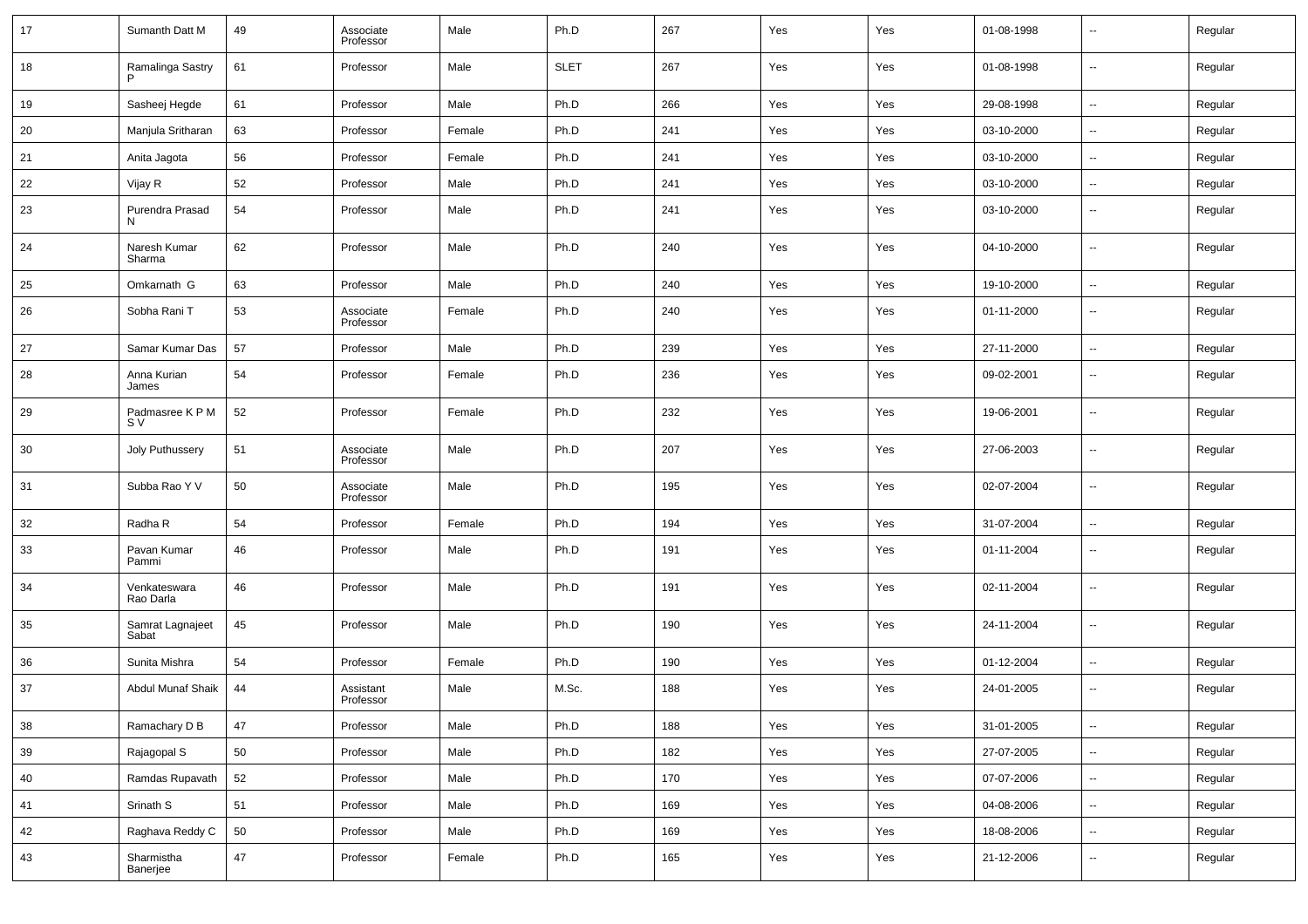| 44 | Swarupa Rani K                | 42 | Associate<br>Professor | Female | Ph.D        | 163 | Yes | Yes | 02-02-2007 | --                       | Regular |
|----|-------------------------------|----|------------------------|--------|-------------|-----|-----|-----|------------|--------------------------|---------|
| 45 | Saroj Panigrahi               | 48 | Professor              | Male   | Ph.D        | 163 | Yes | Yes | 12-02-2007 | ш,                       | Regular |
| 46 | Romesh Singh M                | 45 | Professor              | Male   | Ph.D        | 163 | Yes | Yes | 01-03-2007 | $\sim$                   | Regular |
| 47 | Balamurugan R                 | 46 | Professor              | Male   | Ph.D        | 162 | Yes | Yes | 28-03-2007 | --                       | Regular |
| 48 | Anil Kumar<br>Chaudhary       | 57 | Professor              | Male   | Ph.D        | 161 | Yes | Yes | 30-04-2007 | --                       | Regular |
| 49 | Shree Deepa                   | 45 | Associate<br>Professor | Female | Ph.D        | 160 | Yes | Yes | 11-05-2007 | --                       | Regular |
| 50 | Abdur Rab Manzar              | 43 | Associate<br>Professor | Male   | Ph.D        | 160 | Yes | Yes | 17-05-2007 | --                       | Regular |
| 51 | Jyothi Hymavathi<br>Devi      | 47 | Assistant<br>Professor | Female | M. Phil     | 159 | Yes | Yes | 11-06-2007 | --                       | Regular |
| 52 | Ajaya Kumar<br>Sahoo          | 44 | Associate<br>Professor | Male   | Ph.D        | 158 | Yes | Yes | 12-07-2007 | --                       | Regular |
| 53 | Biju B L                      | 41 | Associate<br>Professor | Male   | Ph.D        | 157 | Yes | Yes | 08-08-2007 | --                       | Regular |
| 54 | Arun Kumar K                  | 45 | Professor              | Male   | Ph.D        | 155 | Yes | Yes | 09-10-2007 | --                       | Regular |
| 55 | Malaichamy<br>Sathiyendiran   | 46 | Professor              | Male   | <b>SLET</b> | 71  | Yes | Yes | 10-09-2014 | --                       | Regular |
| 56 | Rafia Begum                   | 49 | Assistant<br>Professor | Female | Ph.D        | 65  | Yes | Yes | 25-02-2015 | --                       | Regular |
| 57 | Vijayalakshmi D               | 59 | Professor              | Female | Ph.D        | 190 | Yes | Yes | 01-12-2004 | --                       | Regular |
| 58 | Appa Rao Podile               | 60 | Professor              | Male   | Ph.D        | 382 | Yes | Yes | 22-02-1989 | --                       | Regular |
| 59 | Akhila Kumar<br>Sahoo         | 48 | Professor              | Male   | Ph.D        | 152 | Yes | Yes | 28-12-2007 | --                       | Regular |
| 60 | Radheshyam<br>Maurya          | 45 | Assistant<br>Professor | Male   | Ph.D        | 141 | Yes | Yes | 08-12-2008 | --                       | Regular |
| 61 | V Koteswara Rao<br>Rajulapati | 41 | Professor              | Male   | Ph.D        | 138 | Yes | Yes | 09-03-2009 | --                       | Regular |
| 62 | Srinivas L N V                | 53 | Associate<br>Professor | Male   | <b>MFA</b>  | 138 | Yes | Yes | 17-03-2009 | --                       | Regular |
| 63 | Prabhakara Rao J              | 61 | Professor              | Male   | Ph.D        | 360 | Yes | Yes | 26-11-1990 | ш,                       | Regular |
| 64 | Arvind S Susarla              | 55 | Associate<br>Professor | Male   | Ph.D        | 136 | Yes | Yes | 07-05-2009 | --                       | Regular |
| 65 | Dibakar Das                   | 48 | Professor              | Male   | Ph.D        | 132 | Yes | Yes | 31-08-2009 | $\overline{\phantom{a}}$ | Regular |
| 66 | Mohd Kashif                   | 44 | Assistant<br>Professor | Male   | Ph.D        | 117 | Yes | Yes | 20-11-2010 | $\overline{\phantom{a}}$ | Regular |
| 67 | Nishath Ahmed                 | 48 | Assistant<br>Professor | Male   | Ph.D        | 117 | Yes | Yes | 22-11-2010 | $\overline{\phantom{a}}$ | Regular |
| 68 | Venusa Tinyi                  | 42 | Assistant<br>Professor | Male   | Ph.D        | 117 | Yes | Yes | 23-11-2010 | $\overline{\phantom{a}}$ | Regular |
| 69 | Md Zahidul Haque              | 43 | Associate<br>Professor | Male   | Ph.D        | 117 | Yes | Yes | 25-11-2010 | н.                       | Regular |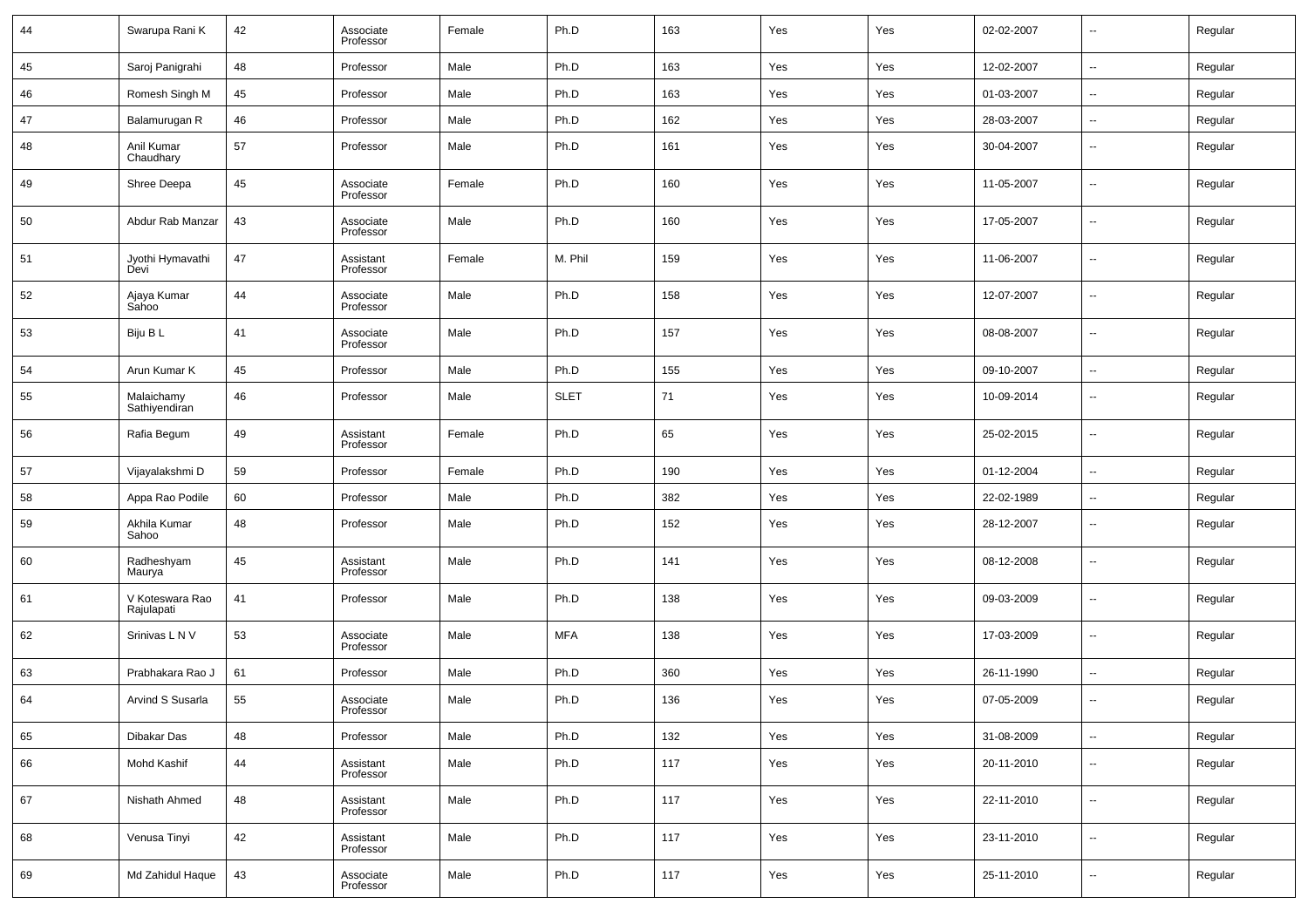| 70 | Sapna Singh                     | 54 | Associate<br>Professor | Female | Ph.D | 117 | Yes | Yes | 01-12-2010 | --                       | Regular |
|----|---------------------------------|----|------------------------|--------|------|-----|-----|-----|------------|--------------------------|---------|
| 71 | Neredimalli<br>Annavaram        | 39 | Assistant<br>Professor | Male   | M.A  | 117 | Yes | Yes | 02-12-2010 | --                       | Regular |
| 72 | Gajendra Kumar<br>Pathak        | 49 | Professor              | Male   | Ph.D | 117 | Yes | Yes | 06-12-2010 | $\overline{\phantom{a}}$ | Regular |
| 73 | Nageswara Rao S<br>νš           | 46 | Professor              | Male   | Ph.D | 116 | Yes | Yes | 15-12-2012 | ш,                       | Regular |
| 74 | Anjeneya Swami<br>Kare          | 40 | Assistant<br>Professor | Male   | Ph.D | 116 | Yes | Yes | 27-12-2010 | $\overline{\phantom{a}}$ | Regular |
| 75 | Joby Joseph                     | 47 | Associate<br>Professor | Male   | Ph.D | 114 | Yes | Yes | 09-02-2011 | --                       | Regular |
| 76 | <b>Mohd Akif</b>                | 44 | Assistant<br>Professor | Male   | Ph.D | 114 | Yes | Yes | 24-02-2011 | ш,                       | Regular |
| 77 | Nooruddin Khan                  | 40 | Associate<br>Professor | Male   | Ph.D | 113 | Yes | Yes | 14-03-2011 | --                       | Regular |
| 78 | Pushpesh Kumar                  | 50 | Professor              | Male   | Ph.D | 109 | Yes | Yes | 21-07-2011 | $\overline{\phantom{a}}$ | Regular |
| 79 | Madhuchhanda<br>Bhattacharjee   | 50 | Professor              | Female | Ph.D | 94  | Yes | Yes | 11-10-2012 | --                       | Regular |
| 80 | Rajani Kanth A                  | 41 | Assistant<br>Professor | Male   | Ph.D | 89  | Yes | Yes | 13-03-2013 | $\sim$                   | Regular |
| 81 | Ramesh Kumar<br>Mishra          | 45 | Professor              | Male   | Ph.D | 86  | Yes | Yes | 29-05-2013 | н.                       | Regular |
| 82 | Joy Anuradha                    | 54 | Assistant<br>Professor | Female | Ph.D | 85  | Yes | Yes | 28-06-2013 | $\overline{\phantom{a}}$ | Regular |
| 83 | Arulmozi S                      | 52 | Associate<br>Professor | Male   | Ph.D | 83  | Yes | Yes | 19-09-2013 | н.                       | Regular |
| 84 | Bandlamudi<br>Nageswara Rao     | 47 | Assistant<br>Professor | Male   | Ph.D | 80  | Yes | Yes | 06-12-2013 | $\overline{\phantom{a}}$ | Regular |
| 85 | <b>Barilang Mawlong</b>         | 38 | Assistant<br>Professor | Female | Ph.D | 79  | Yes | Yes | 01-01-2014 | н.                       | Regular |
| 86 | Bhangya Bhukya                  | 48 | Professor              | Male   | Ph.D | 75  | Yes | Yes | 23-05-2014 | $\sim$                   | Regular |
| 87 | Thirunavukkarasu<br>R           | 47 | Assistant<br>Professor | Male   | Ph.D | 74  | Yes | Yes | 02-06-2014 | --                       | Regular |
| 88 | Anil Kumar P                    | 40 | Assistant<br>Professor | Male   | Ph.D | 73  | Yes | Yes | 14-07-2014 | --                       | Regular |
| 89 | Seshubai V                      | 64 | Professor              | Female | Ph.D | 421 | Yes | Yes | 02-12-1985 | $\sim$                   | Regular |
| 90 | Salman Abdul<br>Moiz            | 45 | Professor              | Male   | Ph.D | 97  | Yes | Yes | 18-07-2012 | н.                       | Regular |
| 91 | Bhimrao Panda<br><b>Bhosale</b> | 61 | Professor              | Male   | Ph.D | 37  | Yes | Yes | 21-06-2017 | $\sim$                   | Regular |
| 92 | Cherla Annapurna                | 59 | Professor              | Female | Ph.D | 37  | Yes | Yes | 21-06-2017 | $\overline{\phantom{a}}$ | Regular |
| 93 | Digambar Povar                  | 40 | Associate<br>Professor | Male   | Ph.D | 41  | Yes | Yes | 01-05-2017 | $\sim$                   | Regular |
| 94 | Pankaj Singh<br>Dholaniya       | 33 | Assistant<br>Professor | Male   | Ph.D | 43  | Yes | Yes | 29-12-2016 | --                       | Regular |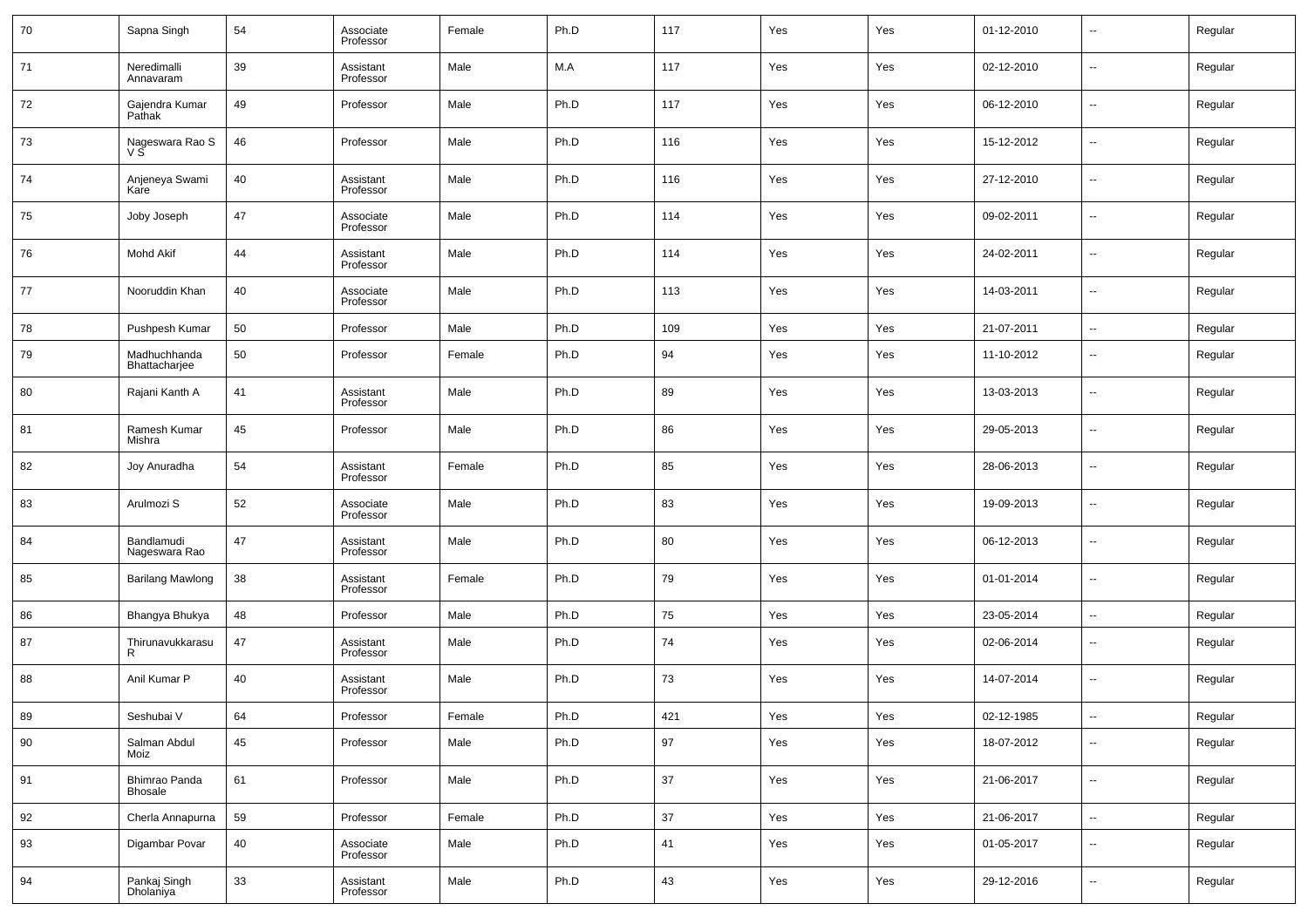| 95  | Manju Sharma                           | 40 | Assistant<br>Professor | Female | Ph.D | 42  | Yes | Yes | 17-01-2017 | --                       | Regular |
|-----|----------------------------------------|----|------------------------|--------|------|-----|-----|-----|------------|--------------------------|---------|
| 96  | Avatharam<br>Ganivada                  | 37 | Assistant<br>Professor | Male   | Ph.D | 41  | Yes | Yes | 01-03-2017 | $\overline{\phantom{a}}$ | Regular |
| 97  | Gopika Sankar U                        | 35 | Assistant<br>Professor | Female | Ph.D | 37  | Yes | Yes | 27-06-2017 | --                       | Regular |
| 98  | Manjunath<br>Bangalore<br>Govinda Raju | 39 | Assistant<br>Professor | Male   | Ph.D | 40  | Yes | Yes | 13-03-2017 | $\overline{a}$           | Regular |
| 99  | Surya Durga<br>Prasad M                | 37 | Assistant<br>Professor | Male   | M.D  | 39  | Yes | Yes | 24-04-2017 | -−                       | Regular |
| 100 | Pratap Kollu                           | 40 | Assistant<br>Professor | Male   | Ph.D | 41  | Yes | Yes | 06-03-2017 | $\overline{\phantom{a}}$ | Regular |
| 101 | Veerababu<br>Donthagani                | 38 | Assistant<br>Professor | Male   | Ph.D | 41  | Yes | Yes | 20-02-2017 | $\overline{\phantom{a}}$ | Regular |
| 102 | Prasad G S                             | 60 | Professor              | Male   | Ph.D | 27  | Yes | Yes | 02-05-2018 | ÷.                       | Regular |
| 103 | Manimaran p                            | 44 | Associate<br>Professor | Male   | Ph.D | 25  | Yes | Yes | 18-07-2018 | --                       | Regular |
| 104 | Vijaya Ramdas<br>Mandala               | 42 | Assistant<br>Professor | Male   | Ph.D | 30  | Yes | Yes | 05-01-2018 | --                       | Regular |
| 105 | Geetha Gopinath                        | 52 | Assistant<br>Professor | Female | Ph.D | 30  | Yes | Yes | 29-01-2018 | --                       | Regular |
| 106 | Vivek                                  | 41 | Assistant<br>Professor | Male   | Ph.D | 25  | Yes | Yes | 23-07-2018 | --                       | Regular |
| 107 | Apparao<br>Thamminaina                 | 37 | Assistant<br>Professor | Male   | Ph.D | 25  | Yes | Yes | 03-08-2018 | --                       | Regular |
| 108 | Biswajyoti Saha                        | 30 | Assistant<br>Professor | Male   | Ph.D | 25  | Yes | Yes | 06-09-2018 | --                       | Regular |
| 109 | Siva Kumar N                           | 61 | Professor              | Male   | Ph.D | 412 | Yes | Yes | 10-09-1986 | $\overline{\phantom{a}}$ | Regular |
| 110 | Pingali Sailaja                        | 57 | Professor              | Female | Ph.D | 386 | Yes | Yes | 15-10-1988 | --                       | Regular |
| 111 | Sanjay Vasant<br>Palshikar             | 60 | Professor              | Male   | Ph.D | 383 | Yes | Yes | 20-01-1989 | --                       | Regular |
| 112 | Manohar Rao J                          | 65 | Professor              | Male   | Ph.D | 373 | Yes | No  | 08-11-1989 | 30-06-2020               | Regular |
| 113 | Ramabrahmam I                          | 66 | Professor              | Male   | Ph.D | 381 | Yes | Yes | 28-03-1989 | --                       | Regular |
| 114 | Sharma B V                             | 60 | Professor              | Male   | Ph.D | 335 | Yes | Yes | 08-01-1993 | --                       | Regular |
| 115 | Samudranil Pal                         | 59 | Professor              | Male   | Ph.D | 330 | Yes | Yes | 10-06-1993 | $\sim$                   | Regular |
| 116 | Padmaja G                              | 57 | Professor              | Female | Ph.D | 329 | Yes | Yes | 22-06-1993 | щ.                       | Regular |
| 117 | Sudhakar Reddy Y                       | 62 | Professor              | Male   | Ph.D | 319 | Yes | Yes | 21-04-1994 | −−                       | Regular |
| 118 | Prakash Babu P                         | 56 | Professor              | Male   | Ph.D | 297 | Yes | Yes | 07-02-1996 | щ.                       | Regular |
| 119 | Suresh P K                             | 50 | Professor              | Male   | Ph.D | 291 | Yes | Yes | 24-08-1996 | щ.                       | Regular |
| 120 | Y Swarupa R<br>Shankar                 | 57 | Associate<br>Professor | Female | Ph.D | 267 | Yes | Yes | 01-08-1998 | --                       | Regular |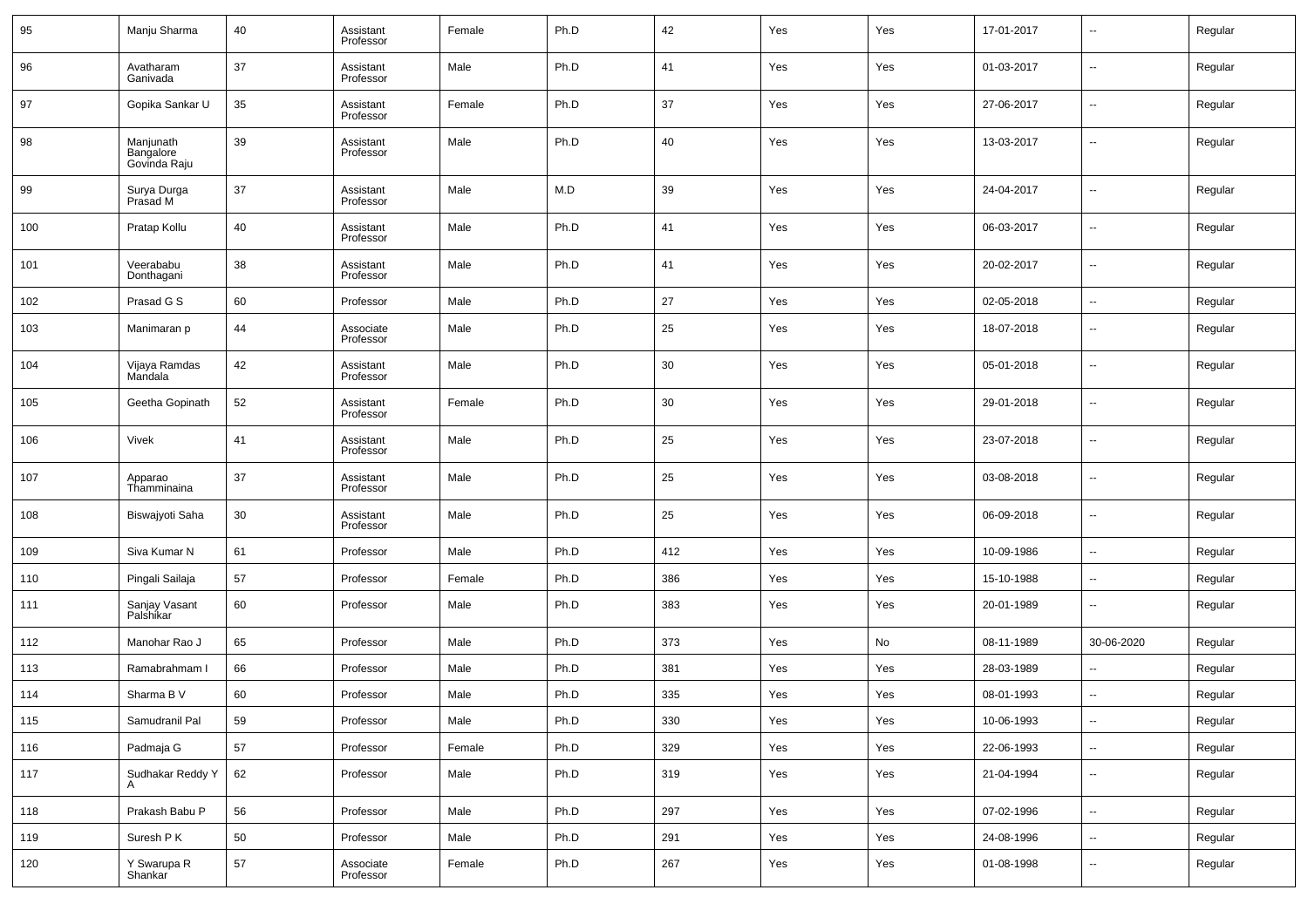| 121           | Chakravarthy<br>Bhagavati      | 55 | Professor              | Male   | Ph.D | 267 | Yes | Yes | 10-08-1998 | $\overline{\phantom{a}}$ | Regular |
|---------------|--------------------------------|----|------------------------|--------|------|-----|-----|-----|------------|--------------------------|---------|
| 122           | Venkata Ramana                 | 55 | Professor              | Male   | Ph.D | 256 | Yes | Yes | 01-07-1999 | $\overline{\phantom{a}}$ | Regular |
| 123           | Anandhakrishnan<br>в           | 60 | Professor              | Male   | Ph.D | 240 | Yes | Yes | 03-10-2000 | $\overline{\phantom{a}}$ | Regular |
| 124           | Ramulu P                       | 57 | Professor              | Male   | Ph.D | 241 | Yes | Yes | 03-10-2010 | $\overline{\phantom{a}}$ | Regular |
| 125           | Prithvi Ram M                  | 64 | Professor              | Male   | Ph.D | 241 | Yes | Yes | 03-10-2000 | $\overline{\phantom{a}}$ | Regular |
| 126           | Ajailiu Niumai                 | 45 | Professor              | Female | Ph.D | 241 | Yes | Yes | 03-10-2000 | $\sim$                   | Regular |
| 127           | Susantha<br>Mahapatra          | 52 | Professor              | Male   | Ph.D | 240 | Yes | Yes | 12-10-2000 | --                       | Regular |
| 128           | Chaturvedi S                   | 62 | Professor              | Male   | Ph.D | 240 | Yes | Yes | 19-10-2000 | $\sim$                   | Regular |
| 129           | Arun Kumar<br>Patnaik          | 60 | Professor              | Male   | Ph.D | 239 | Yes | Yes | 15-11-2000 | --                       | Regular |
| 130           | Sri Padmavathi B               | 54 | Professor              | Female | Ph.D | 238 | Yes | Yes | 27-12-2000 | ш,                       | Regular |
| 131           | Ghanshyam<br>Krishna M         | 57 | Professor              | Male   | Ph.D | 234 | Yes | Yes | 09-04-2001 | $\overline{a}$           | Regular |
| 132           | Samba Siva Raju<br>м           | 59 | Professor              | Male   | Ph.D | 226 | Yes | Yes | 19-12-2001 | $\overline{\phantom{a}}$ | Regular |
| 133           | Sathya Prakash<br>Reddy E      | 45 | Associate<br>Professor | Male   | Ph.D | 207 | Yes | Yes | 18-07-2003 | $\overline{a}$           | Regular |
| 134           | Rajeev Wankar                  | 51 | Professor              | Male   | Ph.D | 194 | Yes | Yes | 21-07-2004 | н.                       | Regular |
| 135           | Vasuki Belavadi                | 51 | Professor              | Male   | Ph.D | 192 | Yes | Yes | 06-10-2004 | $\sim$                   | Regular |
| 136           | <b>Gracious Mary</b><br>Temsen | 45 | Associate<br>Professor | Female | Ph.D | 191 | Yes | Yes | 01-11-2004 | --                       | Regular |
| 137           | Varma C B                      | 60 | Associate<br>Professor | Male   | Ph.D | 191 | Yes | Yes | 10-11-2004 | --                       | Regular |
| 138           | Krishnaveni<br>Mishra          | 52 | Professor              | Female | Ph.D | 190 | Yes | Yes | 29-11-2004 | --                       | Regular |
| 139           | Rajagopal V                    | 56 | Associate<br>Professor | Male   | Ph.D | 188 | Yes | Yes | 24-01-2005 | --                       | Regular |
| 140           | Prakash J S S                  | 50 | Professor              | Male   | Ph.D | 188 | Yes | Yes | 28-01-2005 | ш.                       | Regular |
| 141           | Rajyarama K                    | 58 | Professor              | Female | Ph.D | 186 | Yes | Yes | 07-04-2005 | --                       | Regular |
| $ 142\rangle$ | Chetan Srivastava              | 43 | Associate<br>Professor | Male   | Ph.D | 172 | Yes | Yes | 09-05-2006 | $\sim$                   | Regular |
| 143           | Alok Pandey                    | 49 | Professor              | Male   | Ph.D | 170 | Yes | Yes | 14-07-2006 | $\overline{\phantom{a}}$ | Regular |
| 144           | Prasad J S R A                 | 47 | Professor              | Male   | Ph.D | 169 | Yes | Yes | 10-08-2006 | $\overline{\phantom{a}}$ | Regular |
| 145           | Nirmal Kumar V                 | 54 | Professor              | Male   | Ph.D | 168 | Yes | Yes | 11-09-2006 | ٠.                       | Regular |
| 146           | Nagamani M                     | 47 | Assistant<br>Professor | Female | Ph.D | 163 | Yes | Yes | 01-02-2007 | $\overline{\phantom{a}}$ | Regular |
| 147           | Alok Singh                     | 43 | Professor              | Male   | Ph.D | 163 | Yes | Yes | 05-02-2007 | ω,                       | Regular |
| 148           | Acharyulu G V R K              | 56 | Professor              | Male   | Ph.D | 163 | Yes | Yes | 20-02-2007 | $\overline{\phantom{a}}$ | Regular |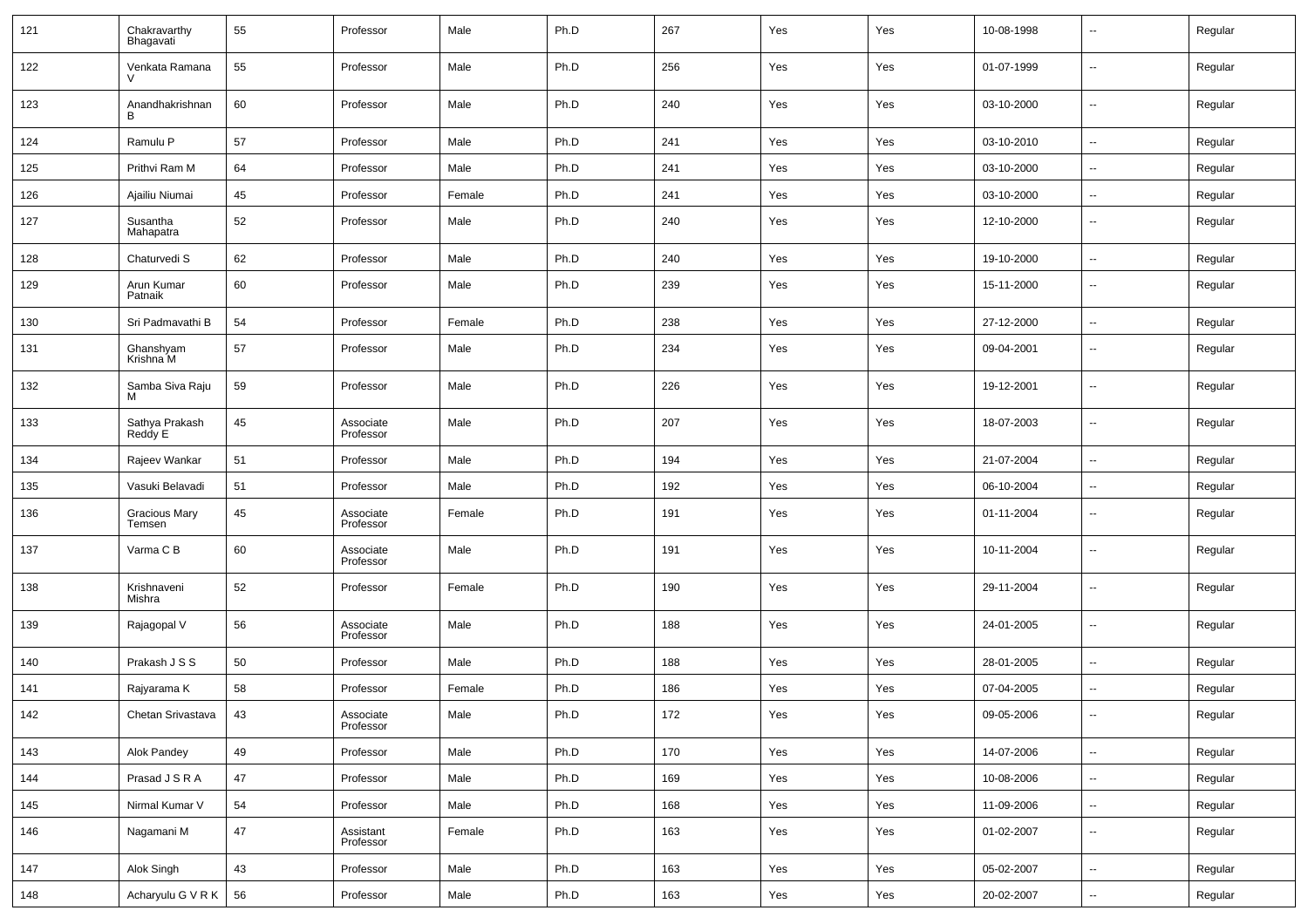| 149 | Prem Kiran P               | 45 | Associate<br>Professor | Male   | Ph.D | 162 | Yes | Yes | 23-03-2007 | $\overline{\phantom{a}}$ | Regular |
|-----|----------------------------|----|------------------------|--------|------|-----|-----|-----|------------|--------------------------|---------|
| 150 | Rajiv Velicheti            | 53 | Associate<br>Professor | Male   | M.A  | 162 | Yes | Yes | 30-03-2007 | $\overline{\phantom{a}}$ | Regular |
| 151 | <b>Irfan Ahmad Ghazi</b>   | 47 | Assistant<br>Professor | Male   | Ph.D | 160 | Yes | Yes | 05-05-2007 | $\overline{\phantom{a}}$ | Regular |
| 152 | Rukma Rekha N              | 38 | Associate<br>Professor | Female | Ph.D | 160 | Yes | Yes | 14-05-2007 | $\overline{\phantom{a}}$ | Regular |
| 153 | Sarada D Tetali            | 52 | Professor              | Female | Ph.D | 160 | Yes | Yes | 26-05-2007 | $\overline{\phantom{a}}$ | Regular |
| 154 | Muralidharan K             | 47 | Professor              | Male   | Ph.D | 158 | Yes | Yes | 04-07-2007 | $\overline{\phantom{a}}$ | Regular |
| 155 | Padmaja G                  | 53 | Associate<br>Professor | Female | Ph.D | 138 | Yes | Yes | 09-03-2009 | $\overline{\phantom{a}}$ | Regular |
| 156 | Viswanathan<br>Baskar      | 45 | Professor              | Male   | Ph.D | 156 | Yes | Yes | 07-09-2007 | $\overline{\phantom{a}}$ | Regular |
| 157 | Gopinath<br>Kodetham       | 57 | Associate<br>Professor | Male   | Ph.D | 142 | Yes | Yes | 12-11-2008 | $\overline{\phantom{a}}$ | Regular |
| 158 | Girish Devchand<br>Pawar   | 34 | Assistant<br>Professor | Male   | Ph.D | 66  | Yes | Yes | 19-01-2015 | $\overline{\phantom{a}}$ | Regular |
| 159 | Bapi Raju S                | 57 | Professor              | Male   | Ph.D | 258 | Yes | Yes | 28-04-1999 | $\overline{\phantom{a}}$ | Regular |
| 160 | Jyotirmaya<br>Sharma       | 54 | Professor              | Male   | M.A  | 163 | Yes | Yes | 08-02-2007 | $\overline{\phantom{a}}$ | Regular |
| 161 | Naresh Babu V<br>Sepuri    | 53 | Professor              | Male   | Ph.D | 154 | Yes | Yes | 05-11-2007 | $\overline{\phantom{a}}$ | Regular |
| 162 | Amit Kumar<br>Mishra       | 43 | Assistant<br>Professor | Male   | Ph.D | 152 | Yes | Yes | 07-01-2008 | $\overline{\phantom{a}}$ | Regular |
| 163 | Niyaz Ahmad<br>Abdus Samad | 48 | Professor              | Male   | Ph.D | 141 | Yes | Yes | 12-12-2008 | $\overline{\phantom{a}}$ | Regular |
| 164 | Rani Ratna<br>Prabha J     | 45 | Assistant<br>Professor | Female | Ph.D | 138 | Yes | Yes | 09-03-2009 | $\overline{\phantom{a}}$ | Regular |
| 165 | Naga Seema N D<br>S        | 39 | Assistant<br>Professor | Female | Ph.D | 137 | Yes | Yes | 02-04-2009 | $\overline{\phantom{a}}$ | Regular |
| 166 | Aruna Kumari G             | 62 | Professor              | Female | Ph.D | 358 | Yes | Yes | 01-02-1991 | $\overline{\phantom{a}}$ | Regular |
| 167 | Sunanda<br>Bhattacharyya   | 49 | Assistant<br>Professor | Female | Ph.D | 135 | Yes | Yes | 17-06-2009 | $\overline{\phantom{a}}$ | Regular |
| 168 | Soma Sanyal                | 47 | Assistant<br>Professor | Female | Ph.D | 127 | Yes | Yes | 18-01-2010 | $\overline{\phantom{a}}$ | Regular |
| 169 | Aruna Bhikshu G            | 52 | Professor              | Female | Ph.D | 117 | Yes | Yes | 22-11-2010 | $\overline{\phantom{a}}$ | Regular |
| 170 | Noushad<br>Mohamed Kunju   | 53 | Associate<br>Professor | Male   | Ph.D | 117 | Yes | Yes | 23-11-2010 | $\overline{\phantom{a}}$ | Regular |
| 171 | Shaji S                    | 44 | Assistant<br>Professor | Male   | Ph.D | 117 | Yes | Yes | 24-11-2010 | $\overline{\phantom{a}}$ | Regular |
| 172 | Gutti Ravi Kumar           | 45 | Professor              | Male   | Ph.D | 117 | Yes | Yes | 26-11-2010 | $\overline{\phantom{a}}$ | Regular |
| 173 | Prajna Paramita<br>Mishra  | 43 | Assistant<br>Professor | Female | Ph.D | 117 | Yes | Yes | 01-12-2010 | $\overline{\phantom{a}}$ | Regular |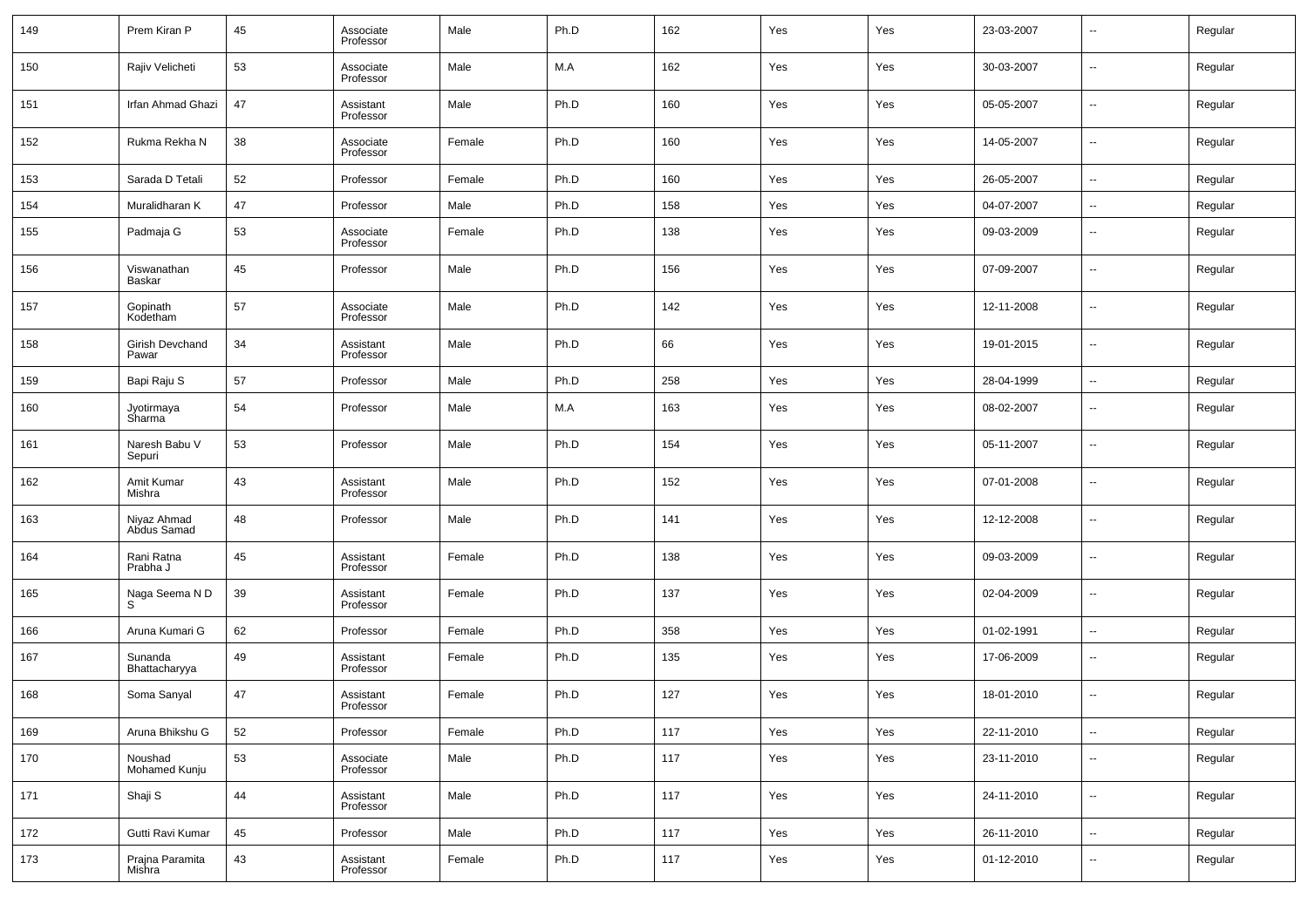| 174 | Sreenivasulu<br>Kurukuti   | 49 | Professor              | Male   | Ph.D      | 117 | Yes | Yes | 04-12-2010 | $\overline{\phantom{a}}$ | Regular |
|-----|----------------------------|----|------------------------|--------|-----------|-----|-----|-----|------------|--------------------------|---------|
| 175 | Athar Habib<br>Siddiqui    | 50 | Associate<br>Professor | Male   | Ph.D      | 117 | Yes | Yes | 06-12-2010 | $\overline{\phantom{a}}$ | Regular |
| 176 | Deepa Sreenivas            | 55 | Associate<br>Professor | Female | Ph.D      | 116 | Yes | Yes | 05-01-2011 | $\overline{\phantom{a}}$ | Regular |
| 177 | Arunasree M K              | 42 | Assistant<br>Professor | Female | Ph.D      | 114 | Yes | Yes | 14-02-2011 | $\overline{\phantom{a}}$ | Regular |
| 178 | Hoineilhing Sitlhou        | 38 | Assistant<br>Professor | Female | Ph.D      | 114 | Yes | Yes | 07-03-2011 | $\overline{\phantom{a}}$ | Regular |
| 179 | Venkatesu E                | 51 | Professor              | Male   | Ph.D      | 113 | Yes | Yes | 01-04-2011 | $\overline{\phantom{a}}$ | Regular |
| 180 | Ilangovan S                | 64 | Associate<br>Professor | Male   | Ph.D      | 97  | Yes | Yes | 23-07-2012 | $\overline{\phantom{a}}$ | Regular |
| 181 | Mohan Namdev<br>Chintamani | 40 | Assistant<br>Professor | Male   | Ph.D      | 91  | Yes | Yes | 10-01-2013 | $\overline{\phantom{a}}$ | Regular |
| 182 | Kailash Kunhi<br>Krishnan  | 46 | Professor              | Male   | Ph.D      | 88  | Yes | Yes | 10-04-2013 | $\overline{\phantom{a}}$ | Regular |
| 183 | Naga Lakshmi C             | 51 | Assistant<br>Professor | Female | Ph.D      | 86  | Yes | Yes | 19-06-2013 | $\overline{\phantom{a}}$ | Regular |
| 184 | Akash Gautam               | 37 | Assistant<br>Professor | Male   | Ph.D      | 83  | Yes | Yes | 04-09-2013 | $\overline{\phantom{a}}$ | Regular |
| 185 | Sirisha Telugu             | 42 | Assistant<br>Professor | Female | Ph.D      | 82  | Yes | Yes | 30-09-2013 | $\overline{\phantom{a}}$ | Regular |
| 186 | K Ramachandra<br>Rao       | 39 | Assistant<br>Professor | Male   | Ph.D      | 80  | Yes | Yes | 06-12-2013 | $\overline{\phantom{a}}$ | Regular |
| 187 | Varghese V J               | 47 | Associate<br>Professor | Male   | Ph.D      | 77  | Yes | Yes | 12-03-2014 | $\overline{\phantom{a}}$ | Regular |
| 188 | Suneel<br>Mamadapur        | 45 | Associate<br>Professor | Male   | <b>MS</b> | 74  | Yes | Yes | 29-05-2014 | $\overline{\phantom{a}}$ | Regular |
| 189 | Eswara Rao B               | 45 | Associate<br>Professor | Male   | Ph.D      | 74  | Yes | Yes | 12-06-2014 | $\overline{\phantom{a}}$ | Regular |
| 190 | Ajitha K                   | 53 | Associate<br>Professor | Female | Ph.D      | 72  | Yes | Yes | 21-08-2014 | $\overline{\phantom{a}}$ | Regular |
| 191 | Venkata Rao P              | 64 | Professor              | Male   | Ph.D      | 426 | Yes | Yes | 01-07-1985 | $\overline{\phantom{a}}$ | Regular |
| 192 | Cheeli Janardhan<br>Rao    | 57 | Associate<br>Professor | Male   | Ph.D      | 39  | Yes | Yes | 11-04-2017 | $\overline{\phantom{a}}$ | Regular |
| 193 | Raja Mohan Rao<br>K        | 63 | Professor              | Male   | Ph.D      | 38  | Yes | Yes | 01-06-2017 | $\overline{\phantom{a}}$ | Regular |
| 194 | Sharath<br>Ananthamurthy   | 57 | Professor              | Male   | Ph.D      | 34  | Yes | Yes | 11-09-2017 | $\overline{\phantom{a}}$ | Regular |
| 195 | Lokananda Reddy<br>Irala   | 45 | Associate<br>Professor | Male   | Ph.D      | 43  | Yes | Yes | 29-12-2016 | $\overline{\phantom{a}}$ | Regular |
| 196 | Jovan Jose K V             | 39 | Assistant<br>Professor | Male   | Ph.D      | 42  | Yes | Yes | 13-01-2017 | $\overline{\phantom{a}}$ | Regular |
| 197 | Naveen N                   | 36 | Assistant<br>Professor | Male   | Ph.D      | 41  | Yes | Yes | 20-02-2017 | $\overline{\phantom{a}}$ | Regular |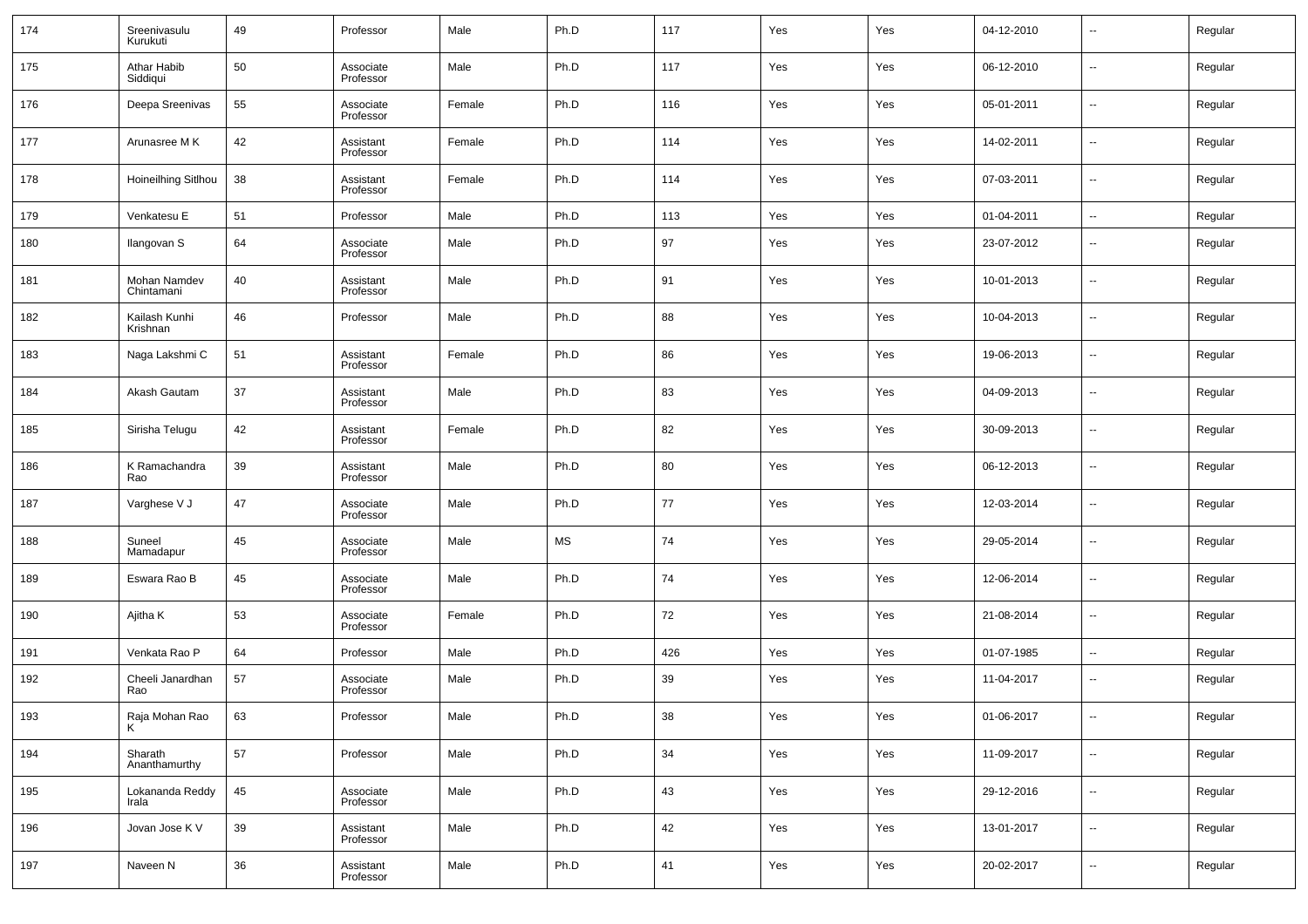| 198 | <b>Bicchal Motilal</b><br>Anand | 38 | Assistant<br>Professor | Male   | Ph.D         | 43  | Yes | Yes | 06-01-2017 | --                       | Regular |
|-----|---------------------------------|----|------------------------|--------|--------------|-----|-----|-----|------------|--------------------------|---------|
| 199 | Chivukula Venkata<br>Usha       | 53 | Assistant<br>Professor | Female | Ph.D         | 40  | Yes | Yes | 13-03-2017 | $\overline{\phantom{a}}$ | Regular |
| 200 | Pramod Kumar<br>Mishra          | 43 | Assistant<br>Professor | Male   | Ph.D         | 41  | Yes | Yes | 08-03-2017 | $\overline{\phantom{a}}$ | Regular |
| 201 | Rahul Kumar                     | 38 | Assistant<br>Professor | Male   | Ph.D         | 43  | Yes | Yes | 29-12-2016 | --                       | Regular |
| 202 | Vijaya Bhaskar<br>Marisetty     | 47 | Professor              | Male   | Ph.D         | 30  | Yes | Yes | 11-01-2018 | $\overline{\phantom{a}}$ | Regular |
| 203 | Yendluri Sudhakar<br>Rao        | 61 | Professor              | Male   | Ph.D         | 25  | Yes | Yes | 19-07-2018 | $\overline{\phantom{a}}$ | Regular |
| 204 | Santosh R Kanade                | 45 | Associate<br>Professor | Male   | Ph.D         | 25  | Yes | Yes | 26-07-2018 | $\overline{\phantom{a}}$ | Regular |
| 205 | Sumalini T                      | 54 | Assistant<br>Professor | Female | Ph.D(Botany) | 30  | Yes | Yes | 22-01-2018 | $\overline{\phantom{a}}$ | Regular |
| 206 | Abhiram Soori                   | 34 | Assistant<br>Professor | Male   | Ph.D         | 25  | Yes | Yes | 26-07-2018 | --                       | Regular |
| 207 | Nageswara Rao<br>Vemuri         | 34 | Assistant<br>Professor | Male   | Ph.D         | 25  | Yes | Yes | 16-07-2018 | $\overline{\phantom{a}}$ | Regular |
| 208 | Rajaram G                       | 62 | Professor              | Male   | Ph.D         | 415 | Yes | Yes | 16-06-1986 | $\overline{\phantom{a}}$ | Regular |
| 209 | Kumara Swamy K<br>C             | 63 | Professor              | Male   | Ph.D         | 374 | Yes | Yes | 18-10-1989 | $\overline{\phantom{a}}$ | Regular |
| 210 | Anunay Samanta                  | 64 | Professor              | Male   | Ph.D         | 371 | Yes | Yes | 05-01-1990 | $\overline{\phantom{a}}$ | Regular |
| 211 | Narayana Murthy<br>K            | 60 | Professor              | Male   | Ph.D         | 348 | Yes | Yes | 18-12-1991 | $\overline{\phantom{a}}$ | Regular |
| 212 | Atul Negi                       | 54 | Professor              | Male   | Ph.D         | 335 | Yes | Yes | 01-01-1993 | $\overline{\phantom{a}}$ | Regular |
| 213 | Joginadha Swamy<br>M            | 60 | Professor              | Male   | Ph.D         | 330 | Yes | Yes | 10-06-1993 | --                       | Regular |
| 214 | Anand Kumar<br>Kondapi          | 56 | Professor              | Male   | Ph.D         | 329 | Yes | Yes | 21-06-1993 | --                       | Regular |
| 215 | Raghurama Raju<br>A             | 62 | Professor              | Male   | Ph.D         | 326 | Yes | Yes | 01-10-1993 | --                       | Regular |
| 216 | Sheela Prasad                   | 63 | Professor              | Female | Ph.D         | 290 | Yes | Yes | 26-08-1996 | --                       | Regular |
| 217 | Murali Manohar D                | 50 | Professor              | Male   | Ph.D         | 267 | Yes | Yes | 01-08-1998 | $\overline{\phantom{a}}$ | Regular |
| 218 | Yesu Ratnam K                   | 57 | Associate<br>Professor | Male   | Ph.D         | 267 | Yes | Yes | 04-08-1998 | $\overline{\phantom{a}}$ | Regular |
| 219 | Sarraju R S                     | 61 | Professor              | Male   | Ph.D         | 241 | Yes | Yes | 03-10-2000 | $\overline{\phantom{a}}$ | Regular |
| 220 | Shyam Rao M                     | 55 | Professor              | Male   | Ph.D         | 241 | Yes | Yes | 03-10-2000 | $\overline{\phantom{a}}$ | Regular |
| 221 | Nagarjuna<br>Boppana            | 54 | Professor              | Male   | Ph.D         | 241 | Yes | Yes | 03-10-2000 | $\overline{\phantom{a}}$ | Regular |
| 222 | Janardhan V                     | 57 | Associate<br>Professor | Male   | Ph.D         | 241 | Yes | Yes | 03-10-2000 | ۰.                       | Regular |
| 223 | Pulla Rao K                     | 63 | Professor              | Male   | Ph.D         | 240 | Yes | Yes | 11-10-2000 | ۰.                       | Regular |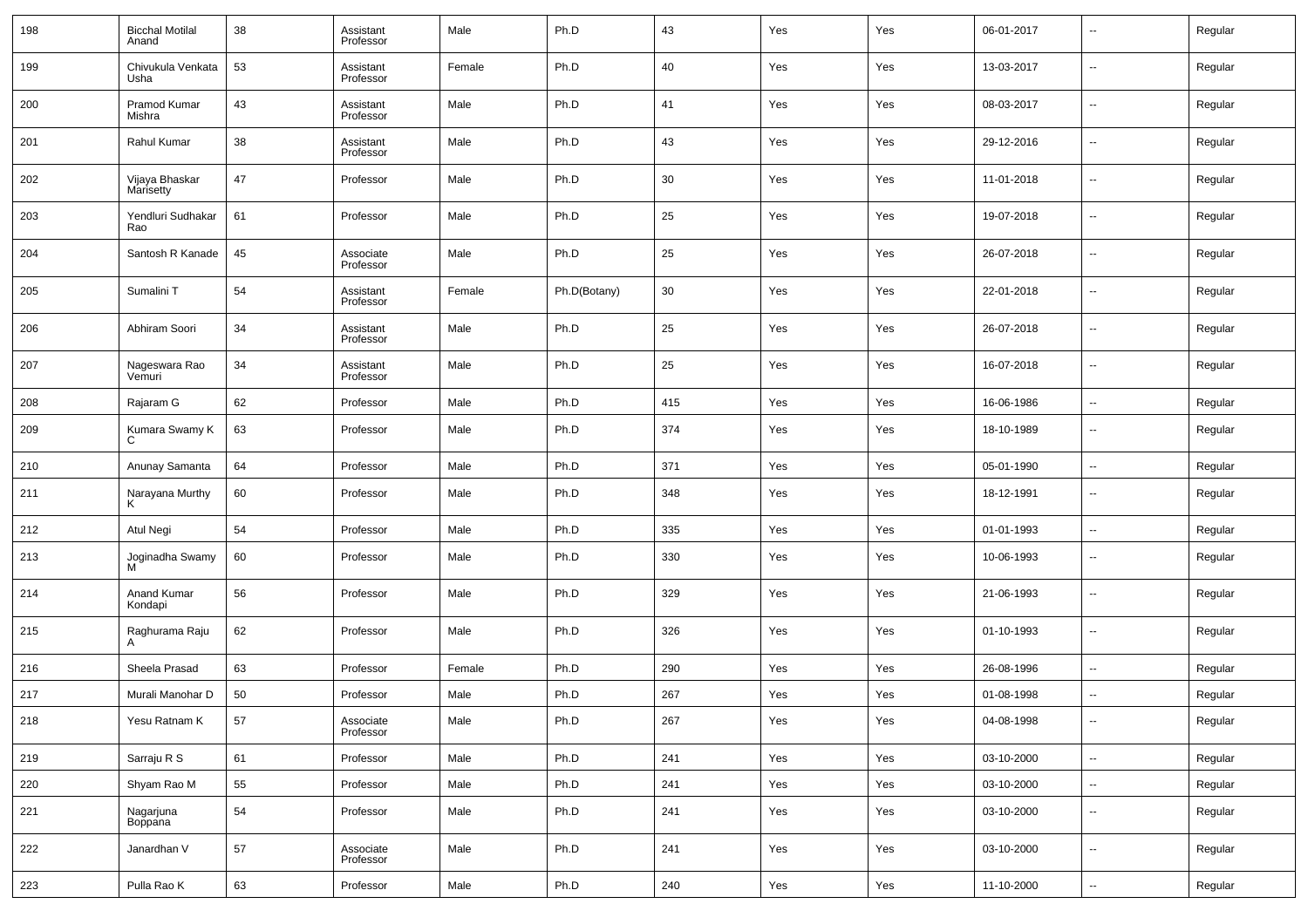| 224 | Durga Bhavani S               | 53 | Professor              | Female | Ph.D       | 240 | Yes | Yes | 19-10-2000 | $\ddotsc$                | Regular |
|-----|-------------------------------|----|------------------------|--------|------------|-----|-----|-----|------------|--------------------------|---------|
| 225 | Abani Kumar B                 | 58 | Professor              | Male   | Ph.D       | 154 | Yes | Yes | 02-11-2007 | $\overline{\phantom{a}}$ | Regular |
| 226 | Phanindra Goyari              | 49 | Professor              | Male   | Ph.D       | 238 | Yes | Yes | 08-12-2000 | $\overline{\phantom{a}}$ | Regular |
| 227 | Rajesh M N                    | 50 | Assistant<br>Professor | Male   | Ph.D       | 234 | Yes | Yes | 04-04-2001 | $\overline{\phantom{a}}$ | Regular |
| 228 | Pramod K Nayar                | 50 | Professor              | Male   | Ph.D       | 230 | Yes | Yes | 24-08-2001 | $\overline{\phantom{a}}$ | Regular |
| 229 | Wilson Naik B                 | 41 | Assistant<br>Professor | Male   | Ph.D       | 194 | Yes | Yes | 20-07-2004 | $\overline{\phantom{a}}$ | Regular |
| 230 | Arshia Jabeen                 | 45 | Associate<br>Professor | Female | Ph.D       | 191 | Yes | Yes | 01-11-2004 | $\overline{\phantom{a}}$ | Regular |
| 231 | Abhijeet Joshi                | 42 | Assistant<br>Professor | Male   | Ph.D       | 191 | Yes | Yes | 04-11-2004 | ۰.                       | Regular |
| 232 | Ansari MT                     | 54 | Professor              | Male   | Ph.D       | 190 | Yes | Yes | 29-11-2004 | $\overline{\phantom{a}}$ | Regular |
| 233 | Tushar Jana                   | 45 | Professor              | Male   | Ph.D       | 188 | Yes | Yes | 25-01-2005 | --                       | Regular |
| 234 | Nagarajan R                   | 45 | Professor              | Male   | Ph.D       | 188 | Yes | Yes | 31-01-2005 | ۰.                       | Regular |
| 235 | Sanjay Subodh                 | 55 | Professor              | Male   | Ph.D       | 181 | Yes | Yes | 22-08-2005 | ۰.                       | Regular |
| 236 | Surajit Dhara                 | 45 | Professor              | Male   | Ph.D       | 169 | Yes | Yes | 04-08-2006 | $\overline{\phantom{a}}$ | Regular |
| 237 | Satyapriya Rout               | 42 | Associate<br>Professor | Male   | Ph.D       | 169 | Yes | Yes | 22-08-2006 | --                       | Regular |
| 238 | Pradeepta Kumar<br>Panda      | 48 | Professor              | Male   | Ph.D       | 164 | Yes | Yes | 25-01-2007 | $\overline{\phantom{a}}$ | Regular |
| 239 | Sai Prasad P S V<br>S         | 44 | Associate<br>Professor | Male   | Ph.D       | 163 | Yes | Yes | 05-02-2007 | $\sim$                   | Regular |
| 240 | <b>Tanmay Santra</b>          | 50 | Assistant<br>Professor | Male   | <b>MFA</b> | 163 | Yes | Yes | 14-02-2007 | $\overline{\phantom{a}}$ | Regular |
| 241 | Bhattacharyya M               | 50 | Professor              | Male   | Ph.D       | 162 | Yes | Yes | 21-03-2007 | $\overline{\phantom{a}}$ | Regular |
| 242 | Satyabrata Rout               | 62 | Professor              | Male   | Ph.D       | 162 | Yes | Yes | 30-03-2007 | $\overline{\phantom{a}}$ | Regular |
| 243 | Suresh Yenugu                 | 47 | Associate<br>Professor | Male   | Ph.D       | 160 | Yes | Yes | 05-05-2007 | $\overline{\phantom{a}}$ | Regular |
| 244 | Bhujanga Reddy B              | 55 | Assistant<br>Professor | Male   | Ph.D       | 160 | Yes | Yes | 11-05-2007 | $\overline{\phantom{a}}$ | Regular |
| 245 | Ananda Sagar B                | 54 | Assistant<br>Professor | Male   | Ph.D       | 160 | Yes | Yes | 18-05-2007 | $\overline{\phantom{a}}$ | Regular |
| 246 | Bramanandam M                 | 45 | Professor              | Male   | Ph.D       | 159 | Yes | Yes | 25-06-2007 | $\overline{\phantom{a}}$ | Regular |
| 247 | Meera Padhey                  | 58 | Assistant<br>Professor | Female | Ph.D       | 128 | Yes | Yes | 04-01-2010 | $\overline{\phantom{a}}$ | Regular |
| 248 | Subrahmonian<br>Moothathu T K | 41 | Associate<br>Professor | Male   | Ph.D       | 156 | Yes | Yes | 01-09-2007 | $\overline{\phantom{a}}$ | Regular |
| 249 | Perali Ramu<br>Sridhar        | 43 | Professor              | Male   | Ph.D       | 155 | Yes | Yes | 12-10-2007 | $\overline{\phantom{a}}$ | Regular |
| 250 | Jai Prakash<br>Gautam         | 45 | Professor              | Male   | Ph.D       | 70  | Yes | Yes | 29-09-2014 | $\overline{\phantom{a}}$ | Regular |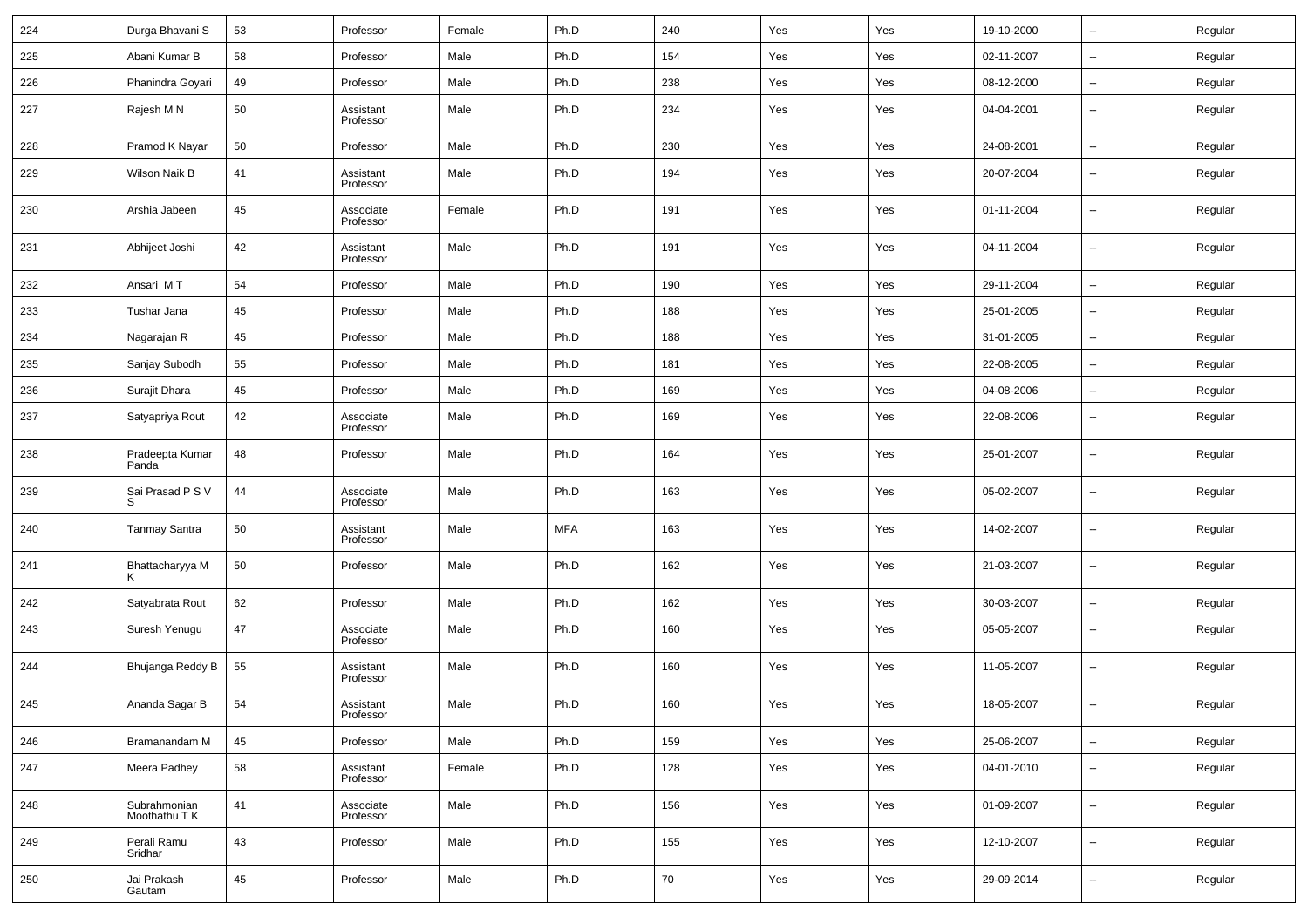| 251 | Ravi Ranjan                      | 58 | Professor              | Male   | Ph.D | 331    | Yes | Yes | 26-04-1993 | $\sim$                   | Regular |
|-----|----------------------------------|----|------------------------|--------|------|--------|-----|-----|------------|--------------------------|---------|
| 252 | Amba Kulkarni P                  | 59 | Professor              | Female | Ph.D | 170    | Yes | Yes | 13-07-2006 | --                       | Regular |
| 253 | Anjaneyulu M                     | 47 | Associate<br>Professor | Male   | Ph.D | 154    | Yes | Yes | 01-11-2007 | $\sim$                   | Regular |
| 254 | Chandrasekar R                   | 47 | Professor              | Male   | Ph.D | 152    | Yes | Yes | 03-01-2008 | $\ddotsc$                | Regular |
| 255 | Ragiba Makandar                  | 52 | Professor              | Female | Ph.D | 141    | Yes | Yes | 10-12-2008 | $\ddotsc$                | Regular |
| 256 | Meena Hariharan                  | 61 | Professor              | Female | Ph.D | 338    | Yes | Yes | 01-10-1992 | $\overline{\phantom{a}}$ | Regular |
| 257 | Sreepati Ramudu                  | 49 | Associate<br>Professor | Male   | Ph.D | 137    | Yes | Yes | 21-03-2009 | $\sim$                   | Regular |
| 258 | Sandhya S                        | 64 | Professor              | Female | Ph.D | 383    | Yes | Yes | 24-01-1989 | $\ddotsc$                | Regular |
| 259 | Debashis Acharya                 | 47 | Professor              | Male   | Ph.D | 135    | Yes | Yes | 01-06-2009 | $\sim$                   | Regular |
| 260 | Jagan Mohan Rao                  | 60 | Professor              | Male   | Ph.D | 130    | Yes | Yes | 28-10-2009 | --                       | Regular |
| 261 | Vijaya Kumari D                  | 53 | Assistant<br>Professor | Female | Ph.D | 117    | Yes | Yes | 22-11-2010 | --                       | Regular |
| 262 | Varalakshmi<br>Manchana          | 49 | Assistant<br>Professor | Female | Ph.D | 117    | Yes | Yes | 23-11-2010 | --                       | Regular |
| 263 | Suvashisa Rana                   | 43 | Assistant<br>Professor | Male   | Ph.D | 117    | Yes | Yes | 24-11-2010 | $\overline{\phantom{a}}$ | Regular |
| 264 | Parameswari K                    | 34 | Assistant<br>Professor | Female | Ph.D | 117    | Yes | Yes | 25-11-2010 | --                       | Regular |
| 265 | Daruri Venkata<br>Srinivas Kumar | 48 | Assistant<br>Professor | Male   | Ph.D | 117    | Yes | Yes | 01-12-2010 | $\ddotsc$                | Regular |
| 266 | Sriparna Das                     | 46 | Assistant<br>Professor | Female | Ph.D | 117    | Yes | Yes | 03-12-2010 | --                       | Regular |
| 267 | Rashmi                           | 46 | Assistant<br>Professor | Female | Ph.D | 117    | Yes | Yes | 06-12-2010 | $\sim$                   | Regular |
| 268 | Seema Mishra                     | 49 | Assistant<br>Professor | Female | Ph.D | 116    | Yes | Yes | 22-12-2010 | $\ddotsc$                | Regular |
| 269 | Kirtana<br>Thangavelu            | 56 | Associate<br>Professor | Female | Ph.D | 116    | Yes | Yes | 30-12-2010 | --                       | Regular |
| 270 | Chakravarthi V                   | 52 | Professor              | Male   | Ph.D | 114    | Yes | Yes | 10-02-2011 | $\sim$                   | Regular |
| 271 | Srikanth V V S S                 | 41 | Professor              | Male   | Ph.D | 114    | Yes | Yes | 28-02-2011 | $\ddotsc$                | Regular |
| 272 | Mahadev<br>Kalyankar             | 51 | Associate<br>Professor | Male   | Ph.D | 113    | Yes | Yes | 24-03-2011 |                          | Regular |
| 273 | China Venkaiah V                 | 60 | Professor              | Male   | Ph.D | $97\,$ | Yes | Yes | 05-07-2012 | $\sim$                   | Regular |
| 274 | Jasti Appa Swami                 | 44 | Assistant<br>Professor | Male   | Ph.D | 91     | Yes | Yes | 10-01-2013 | $\ddotsc$                | Regular |
| 275 | Shamanna B<br>Ramaswamy          | 54 | Professor              | Male   | Ph.D | 88     | Yes | Yes | 01-04-2013 | $\ddot{\phantom{a}}$     | Regular |
| 276 | Debashis Barik                   | 43 | Associate<br>Professor | Male   | Ph.D | 86     | Yes | Yes | 17-06-2013 | $\overline{\phantom{a}}$ | Regular |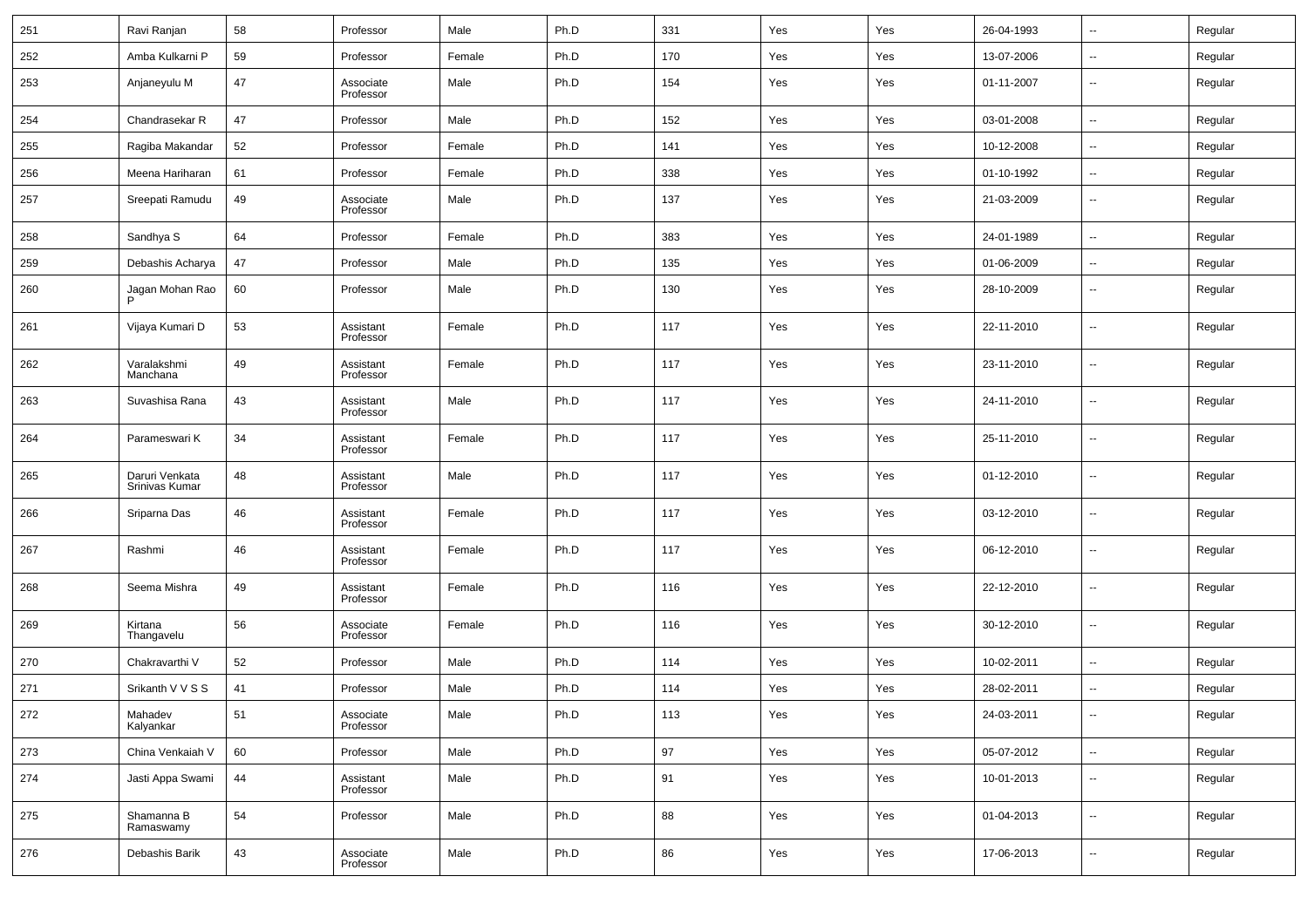| 277 | Sudipta Saraswati               | 55 | Associate<br>Professor | Male   | Ph.D    | 84     | Yes | Yes | 30-07-2013 | $\overline{\phantom{a}}$ | Regular |
|-----|---------------------------------|----|------------------------|--------|---------|--------|-----|-----|------------|--------------------------|---------|
| 278 | Swati Ghosh<br>Acharya          | 36 | Associate<br>Professor | Female | Ph.D    | 83     | Yes | Yes | 20-09-2013 | $\overline{\phantom{a}}$ | Regular |
| 279 | Shyamal Biswas                  | 40 | Assistant<br>Professor | Male   | Ph.D    | 80     | Yes | Yes | 06-12-2013 | $\overline{\phantom{a}}$ | Regular |
| 280 | Sri Ram Gopal<br>Naraharishetty | 41 | Assistant<br>Professor | Male   | Ph.D    | 77     | Yes | Yes | 03-03-2014 | --                       | Regular |
| 281 | Kennedy Pilli                   | 52 | Associate<br>Professor | Male   | Ph.D    | 74     | Yes | Yes | 26-05-2014 | $\overline{\phantom{a}}$ | Regular |
| 282 | Salah P                         | 35 | Assistant<br>Professor | Male   | Ph.D    | 74     | Yes | Yes | 11-06-2014 | $\overline{\phantom{a}}$ | Regular |
| 283 | Ashok Karumuri                  | 54 | Professor              | Male   | Ph.D    | 72     | Yes | Yes | 01-08-2014 | $\overline{\phantom{a}}$ | Regular |
| 284 | Krishnaiah B                    | 49 | Assistant<br>Professor | Male   | Ph.D    | 49     | Yes | Yes | 05-07-2016 | $\overline{\phantom{a}}$ | Regular |
| 285 | Kolluru Sree<br>Krishna         | 61 | Professor              | Male   | Ph.D    | 36     | Yes | Yes | 07-07-2017 | $\overline{\phantom{a}}$ | Regular |
| 286 | Venkata Rao Tata<br>Butchi      | 64 | Professor              | Male   | Ph.D    | 41     | Yes | Yes | 06-03-2017 | $\overline{\phantom{a}}$ | Regular |
| 287 | Raja Sethu Durai<br>S           | 45 | Professor              | Male   | Ph.D    | 43     | Yes | Yes | 05-01-2017 | $\overline{\phantom{a}}$ | Regular |
| 288 | Viswanatha Naidu<br>Υ           | 37 | Assistant<br>Professor | Male   | M. Phil | 37     | Yes | Yes | 19-06-2017 | $\overline{\phantom{a}}$ | Regular |
| 289 | Srinivasarao<br>Yaragorla       | 39 | Associate<br>Professor | Male   | Ph.D    | 42     | Yes | Yes | 25-01-2017 | $\overline{\phantom{a}}$ | Regular |
| 290 | Krishna Reddy<br>Chittedi       | 36 | Assistant<br>Professor | Male   | Ph.D    | 43     | Yes | Yes | 29-12-2016 | $\overline{\phantom{a}}$ | Regular |
| 291 | Bhaskar Lama                    | 36 | Assistant<br>Professor | Male   | Ph.D    | 37     | Yes | Yes | 27-06-2017 | $\overline{\phantom{a}}$ | Regular |
| 292 | Chiranjeevi<br>Parikala         | 34 | Assistant<br>Professor | Male   | Ph.D    | 38     | Yes | Yes | 31-07-2017 | $\overline{\phantom{a}}$ | Regular |
| 293 | Punam Singh                     | 43 | Assistant<br>Professor | Female | Ph.D    | 43     | Yes | Yes | 02-01-2017 | $\overline{\phantom{a}}$ | Regular |
| 294 | Naslim<br>Neelamkondan          | 36 | Assistant<br>Professor | Female | Ph.D    | 37     | Yes | Yes | 30-06-2017 | $\overline{\phantom{a}}$ | Regular |
| 295 | Riken Ngomle                    | 34 | Assistant<br>Professor | Male   | M.A     | 43     | Yes | Yes | 30-12-2016 | $\overline{\phantom{a}}$ | Regular |
| 296 | Syed Fazlullah A<br>M           | 55 | Professor              | Male   | Ph.D    | 25     | Yes | Yes | 18-07-2018 | ۰.                       | Regular |
| 297 | Nagender Kumar<br>S             | 45 | Associate<br>Professor | Male   | Ph.D    | $25\,$ | Yes | Yes | 19-07-2018 | ۰.                       | Regular |
| 298 | Achari S J<br>Anchula           | 48 | Assistant<br>Professor | Male   | Ph.D    | 29     | Yes | Yes | 09-02-2018 | ۰.                       | Regular |
| 299 | Alok Kumar<br>Pandey            | 39 | Assistant<br>Professor | Male   | Ph.D    | $25\,$ | Yes | Yes | 23-07-2018 | ۰.                       | Regular |
| 300 | Ramachandrarao<br>Yalla         | 34 | Assistant<br>Professor | Male   | Ph.D    | 25     | Yes | Yes | 16-08-2018 | $\overline{\phantom{a}}$ | Regular |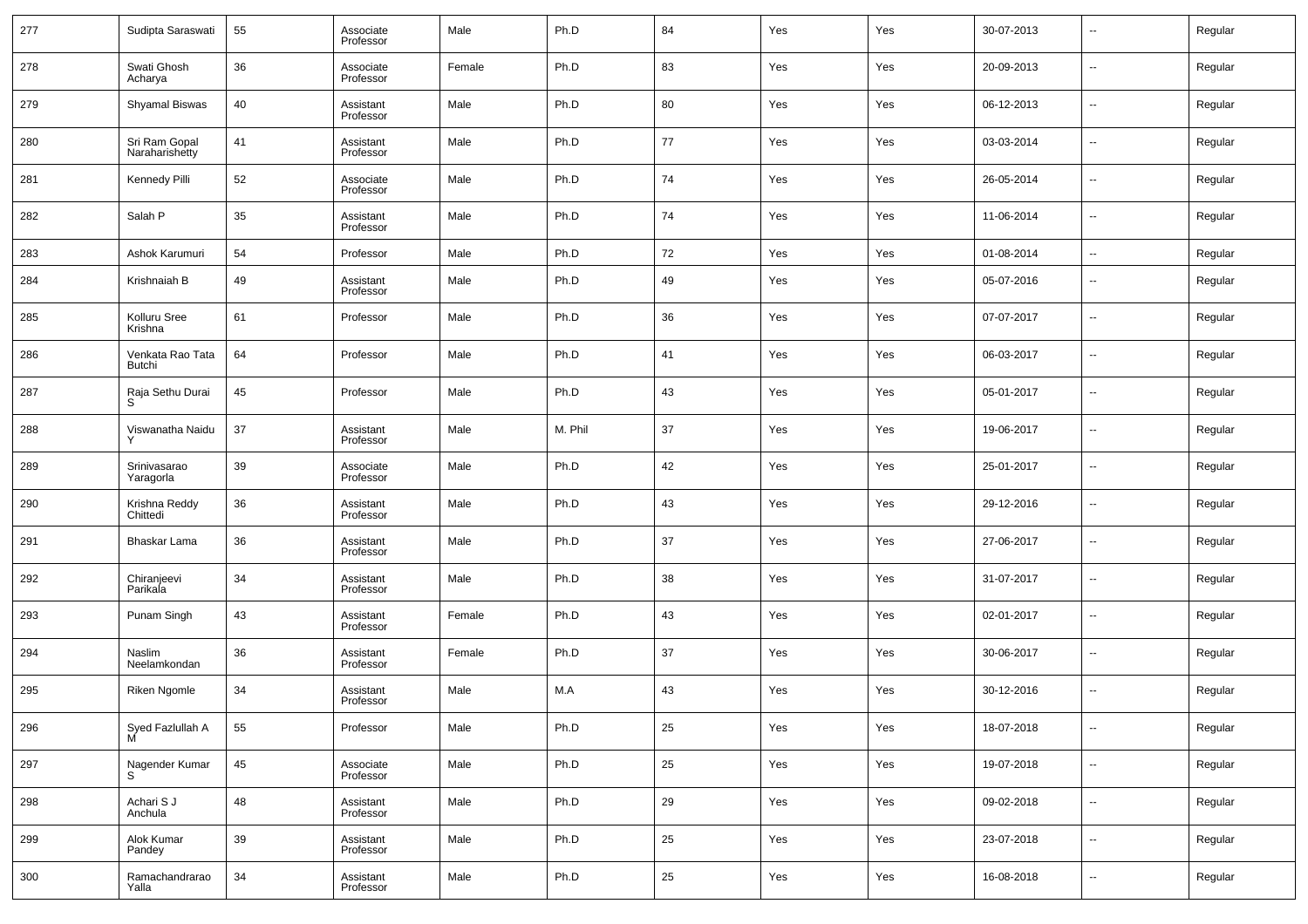| 301 | Girija P N                | 66 | Professor              | Female | Ph.D | 410 | Yes | Yes | 03-11-1986 | $\overline{\phantom{a}}$ | Regular |
|-----|---------------------------|----|------------------------|--------|------|-----|-----|-----|------------|--------------------------|---------|
| 302 | Shivaram Bhat<br>Padikkal | 63 | Professor              | Male   | Ph.D | 386 | Yes | Yes | 25-10-1988 | $\overline{\phantom{a}}$ | Regular |
| 303 | Radhakrishnan T<br>P      | 60 | Professor              | Male   | Ph.D | 378 | Yes | Yes | 15-06-1989 | $\overline{\phantom{a}}$ | Regular |
| 304 | Laxminarayana K           | 60 | Professor              | Male   | Ph.D | 373 | Yes | Yes | 15-11-1989 | $\overline{\phantom{a}}$ | Regular |
| 305 | Ashok Chatterjee          | 62 | Professor              | Male   | Ph.D | 366 | Yes | Yes | 01-06-1990 | $\overline{\phantom{a}}$ | Regular |
| 306 | Sarat Jyothsna<br>Rani S  | 64 | Professor              | Female | Ph.D | 352 | Yes | Yes | 13-08-1991 | $\overline{\phantom{a}}$ | Regular |
| 307 | Anantha Lakshmi<br>P      | 64 | Professor              | Female | Ph.D | 330 | Yes | Yes | 10-06-1993 | $\overline{\phantom{a}}$ | Regular |
| 308 | Bindu Anubha<br>Bambha    | 63 | Professor              | Female | Ph.D | 329 | Yes | Yes | 02-07-1993 | $\overline{\phantom{a}}$ | Regular |
| 309 | Hrushikesha<br>Mohanty    | 63 | Professor              | Male   | Ph.D | 317 | Yes | Yes | 15-06-1994 | $\overline{\phantom{a}}$ | Regular |
| 310 | Vinod Pavarala            | 57 | Professor              | Male   | Ph.D | 303 | Yes | Yes | 14-08-1995 | $\overline{\phantom{a}}$ | Regular |
| 311 | Arun Agarwal              | 63 | Professor              | Male   | Ph.D | 267 | Yes | Yes | 01-08-1998 | $\overline{\phantom{a}}$ | Regular |
| 312 | Anuradha J                | 51 | Professor              | Female | Ph.D | 267 | Yes | Yes | 01-08-1998 | ۰.                       | Regular |
| 313 | Thirumal P                | 57 | Professor              | Male   | Ph.D | 267 | Yes | Yes | 13-08-1998 | ۰.                       | Regular |
| 314 | Jyothi P                  | 59 | Professor              | Female | Ph.D | 255 | Yes | Yes | 29-07-1999 | $\overline{\phantom{a}}$ | Regular |
| 315 | Lalitha<br>Guruprasad K   | 53 | Professor              | Female | Ph.D | 241 | Yes | Yes | 03-10-2000 | $\overline{\phantom{a}}$ | Regular |
| 316 | Habeeb Nissar             | 62 | Professor              | Male   | Ph.D | 241 | Yes | Yes | 03-10-2000 | $\ddotsc$                | Regular |
| 317 | Aparna Rayaprol           | 55 | Professor              | Female | Ph.D | 241 | Yes | Yes | 03-10-2000 | $\overline{\phantom{a}}$ | Regular |
| 318 | Mary Jessica              | 55 | Professor              | Female | Ph.D | 241 | Yes | Yes | 03-10-2000 | $\overline{\phantom{a}}$ | Regular |
| 319 | Rukmani Mohanta           | 52 | Professor              | Female | Ph.D | 240 | Yes | Yes | 12-10-2000 | ۰.                       | Regular |
| 320 | Manjari Katju             | 50 | Professor              | Female | Ph.D | 240 | Yes | Yes | 23-10-2000 | $\overline{\phantom{a}}$ | Regular |
| 321 | Venkataramana<br>Ch       | 58 | Professor              | Male   | Ph.D | 239 | Yes | Yes | 05-11-2000 | $\overline{\phantom{a}}$ | Regular |
| 322 | Vasanthi<br>Srinivasan    | 56 | Professor              | Female | Ph.D | 233 | Yes | Yes | 25-05-2001 | $\overline{\phantom{a}}$ | Regular |
| 323 | Baishali Ghosh            | 44 | Associate<br>Professor | Female | Ph.D | 207 | Yes | Yes | 27-06-2003 | $\overline{\phantom{a}}$ | Regular |
| 324 | Senthilkumaran B          | 55 | Professor              | Male   | Ph.D | 203 | Yes | Yes | 03-11-2003 | ۰.                       | Regular |
| 325 | Anupama P                 | 53 | Assistant<br>Professor | Female | Ph.D | 194 | Yes | Yes | 26-07-2004 | $\overline{\phantom{a}}$ | Regular |
| 326 | Dayananda<br>Siddavattam  | 63 | Professor              | Male   | Ph.D | 191 | Yes | Yes | 01-11-2004 | $\overline{\phantom{a}}$ | Regular |
| 327 | Sowmya<br>Dechamma C C    | 43 | Professor              | Female | Ph.D | 191 | Yes | Yes | 01-11-2004 | ۰.                       | Regular |
| 328 | Sindhu Menon P            | 49 | Assistant<br>Professor | Female | Ph.D | 190 | Yes | Yes | 18-11-2004 | $\overline{\phantom{a}}$ | Regular |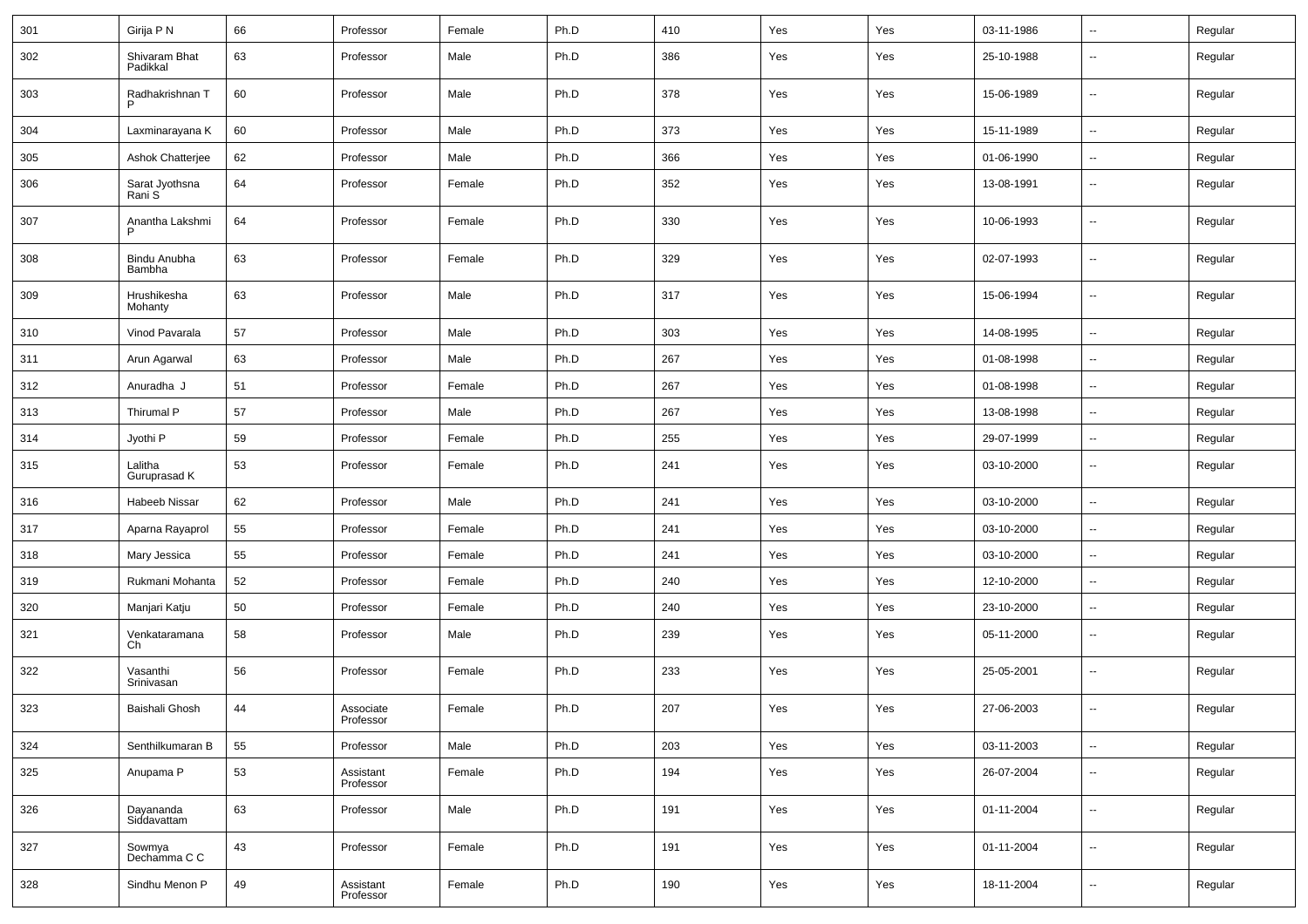| 329 | Ramakrishna T                   | 62 | Professor              | Male   | Ph.D | 190 | Yes | Yes | 01-12-2004 | $\overline{\phantom{a}}$ | Regular |
|-----|---------------------------------|----|------------------------|--------|------|-----|-----|-----|------------|--------------------------|---------|
| 330 | Nagaraju G                      | 44 | Professor              | Male   | Ph.D | 188 | Yes | Yes | 24-01-2005 | $\sim$                   | Regular |
| 331 | <b>Bhim Singh</b>               | 44 | Associate<br>Professor | Male   | Ph.D | 188 | Yes | Yes | 28-01-2005 | $\overline{\phantom{a}}$ | Regular |
| 332 | Ramana Murthy R                 | 54 | Professor              | Male   | Ph.D | 185 | Yes | Yes | 21-04-2005 | $\overline{\phantom{a}}$ | Regular |
| 333 | Ashoka S<br>Vudayagiri          | 52 | Associate<br>Professor | Male   | Ph.D | 171 | Yes | Yes | 09-06-2006 | $\overline{\phantom{a}}$ | Regular |
| 334 | Bheemaiah J                     | 54 | Associate<br>Professor | Male   | Ph.D | 170 | Yes | Yes | 21-07-2006 | $\overline{\phantom{a}}$ | Regular |
| 335 | Hari Kumar E                    | 48 | Professor              | Male   | Ph.D | 169 | Yes | Yes | 14-08-2006 | $\overline{\phantom{a}}$ | Regular |
| 336 | Atmaram J                       | 46 | Assistant<br>Professor | Male   | Ph.D | 111 | Yes | Yes | 03-06-2011 | --                       | Regular |
| 337 | Kanchan Kumar<br>Malik          | 51 | Professor              | Female | Ph.D | 163 | Yes | Yes | 02-02-2007 | --                       | Regular |
| 338 | George Tharakan<br>C            | 52 | Associate<br>Professor | Male   | Ph.D | 163 | Yes | Yes | 09-02-2007 | --                       | Regular |
| 339 | Kondaveeti<br>Chinnaya Suri     | 63 | Professor              | Male   | Ph.D | 163 | Yes | Yes | 20-02-2007 | --                       | Regular |
| 340 | Siba Kumar<br>Udgata            | 54 | Professor              | Male   | Ph.D | 162 | Yes | Yes | 28-03-2007 | --                       | Regular |
| 341 | Manoj Kumar G                   | 44 | Associate<br>Professor | Male   | Ph.D | 161 | Yes | Yes | 23-04-2007 | --                       | Regular |
| 342 | Rajendra Prasad<br>Lal          | 43 | Assistant<br>Professor | Male   | Ph.D | 160 | Yes | Yes | 07-05-2007 | --                       | Regular |
| 343 | Sreelakshmi<br>Yellamaraju      | 48 | Associate<br>Professor | Female | Ph.D | 160 | Yes | Yes | 17-05-2007 | --                       | Regular |
| 344 | Venugopal Rao S                 | 48 | Professor              | Male   | Ph.D | 159 | Yes | Yes | 01-06-2007 | --                       | Regular |
| 345 | Vijay G                         | 46 | Assistant<br>Professor | Male   | Ph.D | 158 | Yes | Yes | 10-07-2007 | --                       | Regular |
| 346 | Vineet C<br>Padmanabhan<br>Nair | 47 | Professor              | Male   | Ph.D | 157 | Yes | Yes | 30-07-2007 | --                       | Regular |
| 347 | Sridevi G                       | 46 | Associate<br>Professor | Female | Ph.D | 155 | Yes | Yes | 29-09-2007 | --                       | Regular |
| 348 | Anitha C T                      | 44 | Associate<br>Professor | Female | Ph.D | 71  | Yes | Yes | 01-09-2014 | --                       | Regular |
| 349 | Santosh Kumar<br>Padhi          | 42 | Assistant<br>Professor | Male   | Ph.D | 66  | Yes | Yes | 29-01-2015 | $\overline{\phantom{a}}$ | Regular |
| 350 | Anindita<br>Mukhopadhyay        | 59 | Professor              | Female | Ph.D | 234 | Yes | Yes | 30-04-2001 | $\sim$                   | Regular |
| 351 | Rila Mukherjee                  | 62 | Professor              | Female | Ph.D | 162 | Yes | Yes | 05-03-2007 | $\overline{\phantom{a}}$ | Regular |
| 352 | Sri Lakshmi S                   | 45 | Assistant<br>Professor | Female | Ph.D | 154 | Yes | Yes | 14-11-2007 | $\overline{\phantom{a}}$ | Regular |
| 353 | Venkataramana M                 | 50 | Assistant<br>Professor | Male   | Ph.D | 142 | Yes | Yes | 15-11-2008 | $\sim$                   | Regular |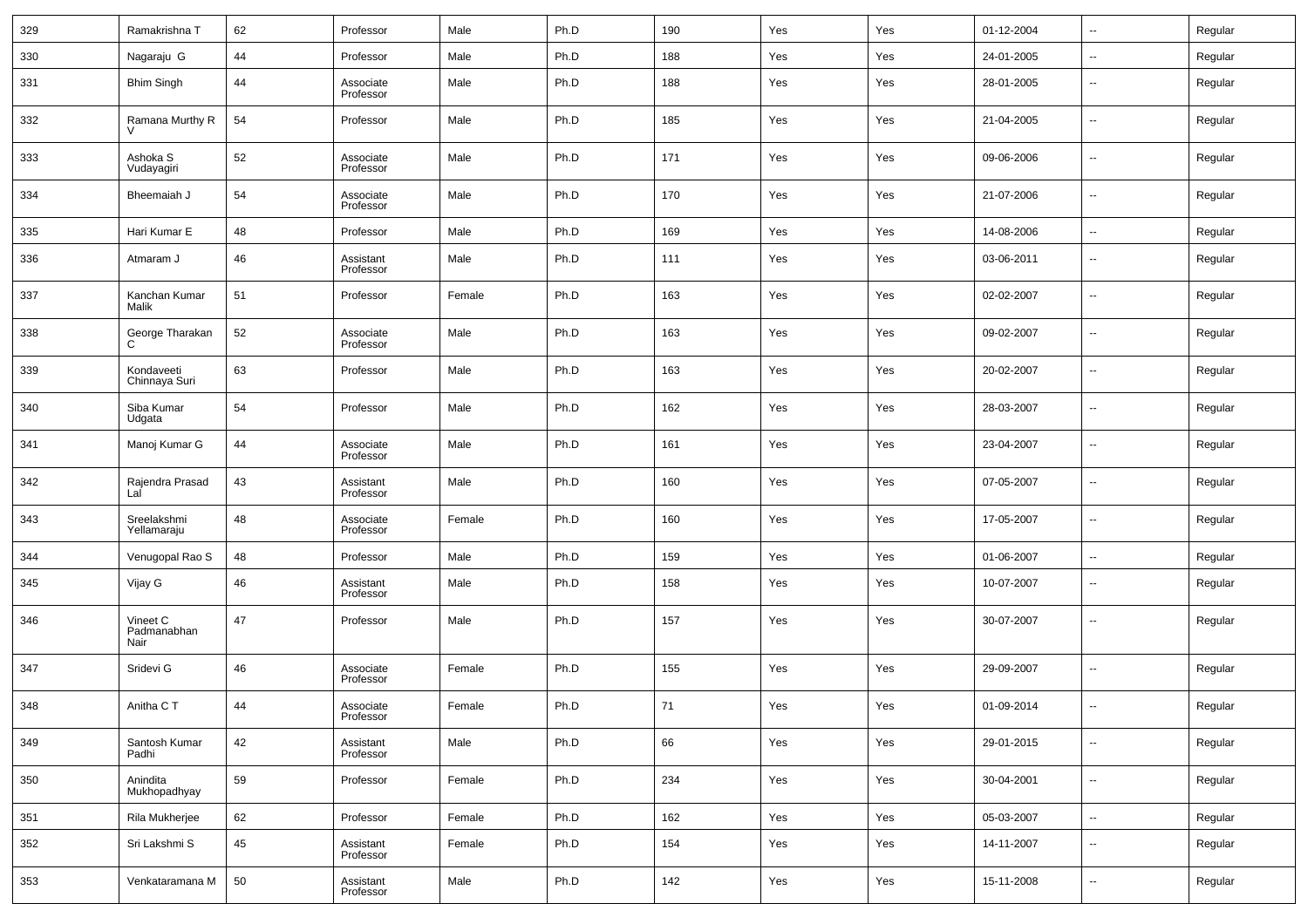| 354 | Vaibhav Vindal                 | 42 | Assistant<br>Professor | Male   | Ph.D       | 140 | Yes | Yes | 23-12-2008 | $\overline{\phantom{a}}$ | Regular |
|-----|--------------------------------|----|------------------------|--------|------------|-----|-----|-----|------------|--------------------------|---------|
| 355 | Srinivasa Rao V                | 44 | Associate<br>Professor | Male   | Ph.D       | 138 | Yes | Yes | 12-03-2009 | $\overline{\phantom{a}}$ | Regular |
| 356 | Nasir Ahmed Khan               | 62 | Professor              | Male   | Ph.D       | 137 | Yes | Yes | 06-04-2009 | $\overline{\phantom{a}}$ | Regular |
| 357 | Prakash Prabhu N               | 40 | Assistant<br>Professor | Male   | Ph.D       | 137 | Yes | Yes | 08-04-2009 | $\overline{\phantom{a}}$ | Regular |
| 358 | Vaitheeswaran G<br>S           | 45 | Associate<br>Professor | Male   | Ph.D       | 134 | Yes | Yes | 06-07-2009 | $\overline{\phantom{a}}$ | Regular |
| 359 | Naveen Kumar N                 | 40 | Assistant<br>Professor | Male   | <b>MSW</b> | 117 | Yes | Yes | 20-11-2010 | $\overline{\phantom{a}}$ | Regular |
| 360 | Limakumba<br>Walling S         | 34 | Assistant<br>Professor | Male   | M.A        | 117 | Yes | Yes | 22-11-2010 | $\overline{\phantom{a}}$ | Regular |
| 361 | Tumuluri Suman<br>Kumar        | 36 | Associate<br>Professor | Male   | Ph.D       | 117 | Yes | Yes | 23-11-2010 | $\overline{\phantom{a}}$ | Regular |
| 362 | Usha Raman                     | 59 | Professor              | Female | Ph.D       | 117 | Yes | Yes | 25-11-2010 | $\overline{\phantom{a}}$ | Regular |
| 363 | Kavita Chauhan                 | 42 | Assistant<br>Professor | Female | Ph.D       | 117 | Yes | Yes | 29-11-2010 | $\overline{\phantom{a}}$ | Regular |
| 364 | Alok Kumar<br>Mishra           | 42 | Associate<br>Professor | Male   | Ph.D       | 117 | Yes | Yes | 02-12-2010 | $\overline{\phantom{a}}$ | Regular |
| 365 | Aparna Devare                  | 46 | Assistant<br>Professor | Female | Ph.D       | 117 | Yes | Yes | 06-12-2010 | $\overline{\phantom{a}}$ | Regular |
| 366 | Insaf Ahmed<br>Qureshi         | 45 | Assistant<br>Professor | Male   | Ph.D       | 117 | Yes | Yes | 09-12-2010 | $\overline{\phantom{a}}$ | Regular |
| 367 | Geeta K<br>Vemuganti           | 60 | Professor              | Female | M.D        | 116 | Yes | Yes | 24-12-2010 | $\overline{\phantom{a}}$ | Regular |
| 368 | Ramulu K                       | 54 | Assistant<br>Professor | Male   | Ph.D       | 115 | Yes | Yes | 31-01-2011 | $\overline{\phantom{a}}$ | Regular |
| 369 | Gajula Balija<br>Madhubabu     | 38 | Assistant<br>Professor | Male   | Ph.D       | 114 | Yes | Yes | 14-02-2011 | $\overline{\phantom{a}}$ | Regular |
| 370 | Raj Kishora Dash               | 48 | Associate<br>Professor | Male   | Ph.D       | 114 | Yes | Yes | 08-03-2011 | $\overline{\phantom{a}}$ | Regular |
| 371 | Aramati Bindu<br>Madhava Reddy | 45 | Assistant<br>Professor | Male   | Ph.D       | 110 | Yes | Yes | 17-06-2011 | $\overline{\phantom{a}}$ | Regular |
| 372 | Kham Khan Suan<br>н            | 42 | Professor              | Male   | Ph.D       | 96  | Yes | Yes | 31-08-2012 | $\overline{\phantom{a}}$ | Regular |
| 373 | Archana Subhash<br>Morye       | 38 | Assistant<br>Professor | Female | Ph.D       | 91  | Yes | Yes | 28-01-2013 | $\overline{\phantom{a}}$ | Regular |
| 374 | Rishi Bhardwaj                 | 40 | Assistant<br>Professor | Male   | Ph.D       | 87  | Yes | Yes | 27-05-2013 | $\overline{\phantom{a}}$ | Regular |
| 375 | Sudhakar Babu S                | 51 | Associate<br>Professor | Male   | Ph.D       | 173 | Yes | Yes | 03-05-2006 | $\overline{\phantom{a}}$ | Regular |
| 376 | Morey Dipak<br>Tryambak        | 34 | Assistant<br>Professor | Male   | M. Phil    | 83  | Yes | Yes | 17-09-2013 | $\overline{\phantom{a}}$ | Regular |
| 377 | Venkataiah Gorige              | 42 | Assistant<br>Professor | Male   | Ph.D       | 80  | Yes | Yes | 05-12-2013 | ۰.                       | Regular |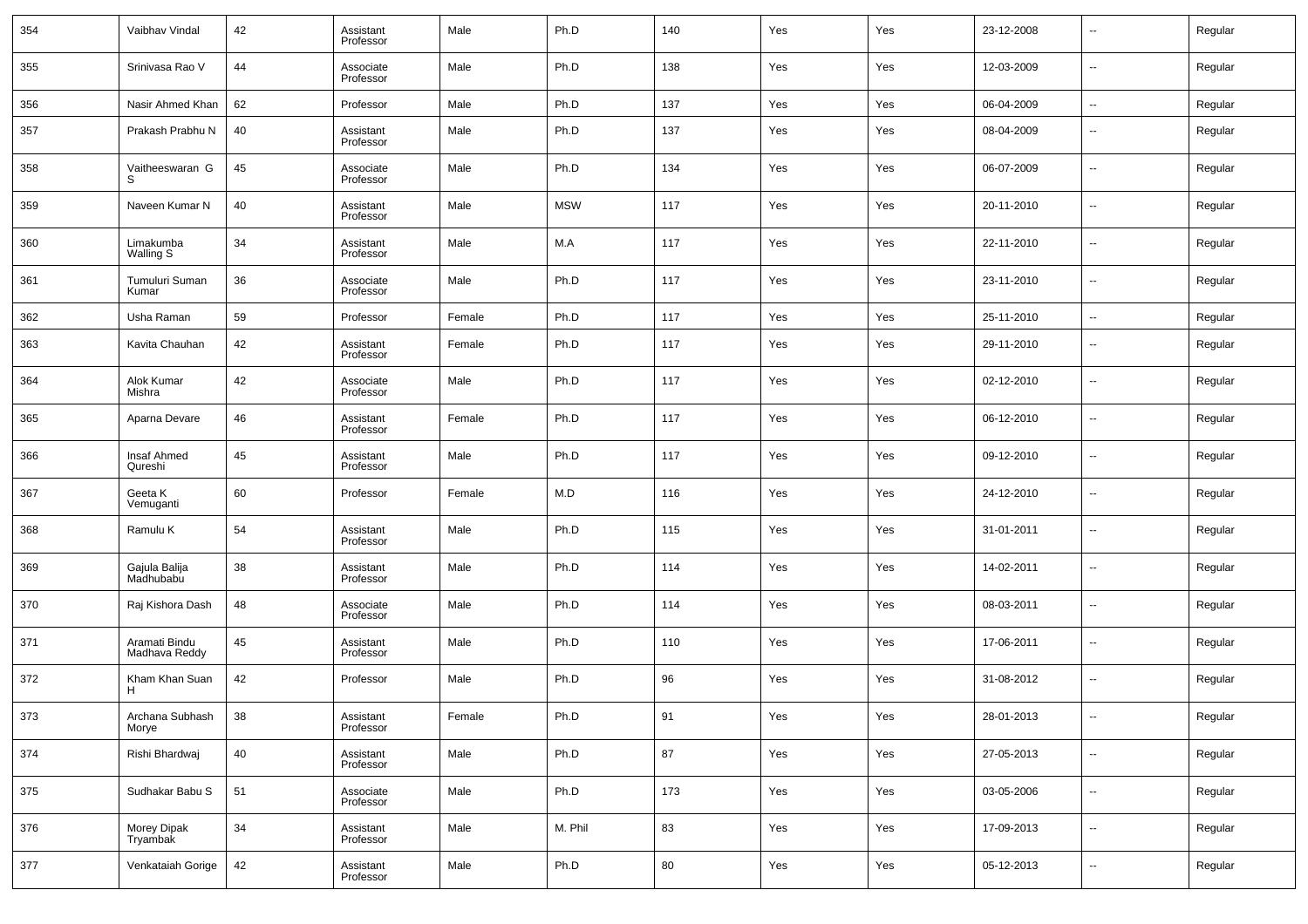| 378 | Siddharth<br>Satpathy         | 41 | Assistant<br>Professor | Male   | Ph.D        | 79  | Yes | Yes | 30-12-2013 | $\overline{\phantom{a}}$ | Regular |
|-----|-------------------------------|----|------------------------|--------|-------------|-----|-----|-----|------------|--------------------------|---------|
| 379 | Jayeeta Lahiri                | 42 | Assistant<br>Professor | Female | Ph.D        | 75  | Yes | Yes | 05-05-2014 | $\overline{\phantom{a}}$ | Regular |
| 380 | Madhavi<br>Ravikumar          | 51 | Assistant<br>Professor | Female | Ph.D        | 74  | Yes | Yes | 02-06-2014 | $\overline{\phantom{a}}$ | Regular |
| 381 | Anjali Lal Gupta              | 44 | Assistant<br>Professor | Female | M.A         | 74  | Yes | Yes | 12-06-2014 | $\overline{\phantom{a}}$ | Regular |
| 382 | Jayananda M                   | 61 | Professor              | Male   | Ph.D        | 71  | Yes | Yes | 01-09-2014 | $\overline{\phantom{a}}$ | Regular |
| 383 | Durga Prasad M                | 64 | Professor              | Male   | Ph.D        | 419 | Yes | Yes | 27-01-1986 | $\overline{\phantom{a}}$ | Regular |
| 384 | Nagarajaram H A               | 56 | Professor              | Male   | Ph.D        | 41  | Yes | Yes | 09-02-2017 | $\overline{\phantom{a}}$ | Regular |
| 385 | Suresh Bangalore<br>Venkappa  | 60 | Professor              | Male   | M.A         | 38  | Yes | Yes | 02-06-2017 | $\overline{\phantom{a}}$ | Regular |
| 386 | Gona Naik Moode               | 55 | Professor              | Male   | Ph.D        | 37  | Yes | Yes | 30-06-2017 | --                       | Regular |
| 387 | Kanhaiya Lal<br>Kaithwas      | 49 | Associate<br>Professor | Male   | <b>SLET</b> | 43  | Yes | Yes | 30-12-2016 | $\overline{\phantom{a}}$ | Regular |
| 388 | Murali Banavoth               | 34 | Assistant<br>Professor | Male   | Ph.D        | 42  | Yes | Yes | 16-01-2017 | --                       | Regular |
| 389 | Md Abdul Saifulla             | 44 | Assistant<br>Professor | Male   | Ph.D        | 41  | Yes | Yes | 21-02-2017 | --                       | Regular |
| 390 | Venkata Girish<br>Kotnur      | 35 | Assistant<br>Professor | Male   | Ph.D        | 41  | Yes | Yes | 02-03-2017 | --                       | Regular |
| 391 | Vanlalthruaii C               | 31 | Assistant<br>Professor | Female | M.A         | 40  | Yes | Yes | 13-03-2017 | --                       | Regular |
| 392 | Venkata Nagaraju<br>Konda     | 43 | Assistant<br>Professor | Male   | Ph.D        | 40  | Yes | Yes | 15-03-2017 | --                       | Regular |
| 393 | Vijaya Sankara<br>Rao P       | 44 | Associate<br>Professor | Male   | Ph.D        | 41  | Yes | Yes | 01-03-2017 | --                       | Regular |
| 394 | Jogi<br>Madhuprakash          | 36 | Assistant<br>Professor | Male   | Ph.D        | 43  | Yes | Yes | 29-12-2016 | --                       | Regular |
| 395 | Bhuvaneswara<br>Lakshmi Gadde | 62 | Professor              | Female | Ph.D        | 30  | Yes | Yes | 22-01-2018 | $\overline{\phantom{a}}$ | Regular |
| 396 | Madhusudan J V                | 49 | Associate<br>Professor | Male   | Ph.D        | 29  | Yes | Yes | 02-02-2018 | --                       | Regular |
| 397 | <b>Bhawna Gomber</b>          | 33 | Assistant<br>Professor | Female | Ph.D        | 31  | Yes | Yes | 20-12-2017 | --                       | Regular |
| 398 | Ravula Krishnaiah             | 41 | Assistant<br>Professor | Male   | Ph.D        | 30  | Yes | Yes | 22-01-2018 | $\overline{\phantom{a}}$ | Regular |
| 399 | Raja Ram Mohan<br>Roy K       | 41 | Assistant<br>Professor | Male   | Ph.D        | 25  | Yes | Yes | 31-07-2018 | $\overline{\phantom{a}}$ | Regular |
| 400 | Asimna Jena                   | 40 | Assistant<br>Professor | Female | Ph.D        | 25  | Yes | Yes | 05-09-2018 | $\overline{\phantom{a}}$ | Regular |
| 401 | C A Tomy                      | 58 | Professor              | Male   | Ph.D        | 20  | Yes | Yes | 30-11-2018 | $\overline{\phantom{a}}$ | Regular |
| 402 | V Subrahmanyam                | 56 | Professor              | Male   | Ph.D        | 14  | Yes | Yes | 08-05-2019 | ۰.                       | Regular |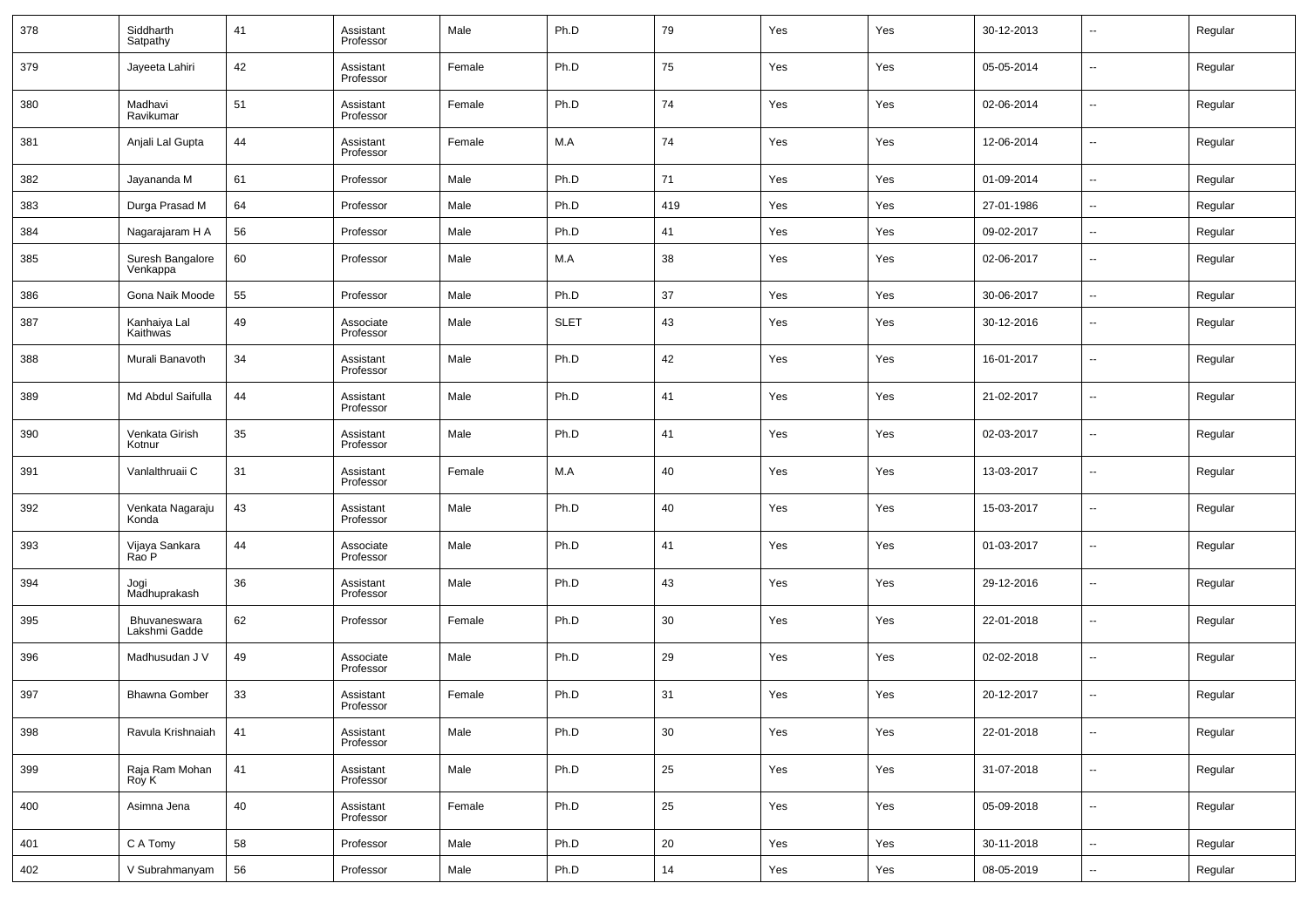| 403 | Laxminarayan<br>Lenka        | 56 | Associate<br>Professor | Male   | Ph.D | 23 | Yes | Yes | 10-08-2018 | $\overline{\phantom{a}}$ | Regular |
|-----|------------------------------|----|------------------------|--------|------|----|-----|-----|------------|--------------------------|---------|
| 404 | Manjari Kiran                | 40 | Assistant<br>Professor | Female | Ph.D | 19 | Yes | Yes | 13-12-2018 | $\overline{\phantom{a}}$ | Regular |
| 405 | Tammineni Prasad             | 34 | Assistant<br>Professor | Male   | Ph.D | 19 | Yes | Yes | 31-12-2018 | $\overline{\phantom{a}}$ | Regular |
| 406 | Vishnu Ranba<br>Sarwade      | 59 | Professor              | Male   | Ph.D | 27 | Yes | Yes | 26-09-2018 | $\overline{\phantom{a}}$ | Regular |
| 407 | Anurekha Chari<br>Wagh       | 44 | Associate<br>Professor | Female | Ph.D | 23 | Yes | Yes | 04-12-2018 | $\overline{\phantom{a}}$ | Regular |
| 408 | M Muthamilarasan             | 33 | Assistant<br>Professor | Male   | Ph.D | 12 | Yes | Yes | 02-01-2020 | $\overline{\phantom{a}}$ | Regular |
| 409 | L Lam Khan Piang             | 45 | Professor              | Male   | Ph.D | 11 | Yes | Yes | 16-01-2020 | $\overline{\phantom{a}}$ | Regular |
| 410 | <b>Tanweer Fazal</b>         | 47 | Professor              | Male   | Ph.D | 11 | Yes | Yes | 16-01-2020 | $\overline{\phantom{a}}$ | Regular |
| 411 | T Saravanan                  | 34 | Assistant<br>Professor | Male   | Ph.D | 11 | Yes | Yes | 20-01-2020 | $\overline{\phantom{a}}$ | Regular |
| 412 | Saradindu<br>Bhattacharya    | 35 | Assistant<br>Professor | Female | Ph.D | 11 | Yes | Yes | 22-01-2020 | $\overline{\phantom{a}}$ | Regular |
| 413 | Anjali Priya                 | 32 | Assistant<br>Professor | Female | Ph.D | 11 | Yes | Yes | 27-01-2020 | $\overline{\phantom{a}}$ | Regular |
| 414 | K Guruvidyathri              | 35 | Assistant<br>Professor | Male   | Ph.D | 11 | Yes | Yes | 27-01-2020 | $\overline{\phantom{a}}$ | Regular |
| 415 | Shashi Kiran                 | 40 | Assistant<br>Professor | Male   | Ph.D | 11 | Yes | Yes | 27-01-2020 | $\overline{\phantom{a}}$ | Regular |
| 416 | N K Shinod                   | 35 | Assistant<br>Professor | Male   | Ph.D | 6  | Yes | Yes | 30-01-2020 | $\overline{\phantom{a}}$ | Regular |
| 417 | Akash Gulyani                | 45 | Associate<br>Professor | Male   | Ph.D | 6  | Yes | Yes | 06-02-2020 | $\sim$                   | Regular |
| 418 | Aliba Ao                     | 34 | Assistant<br>Professor | Male   | Ph.D | 6  | Yes | Yes | 17-02-2020 | $\overline{\phantom{a}}$ | Regular |
| 419 | Aranya Kumar<br>Munenni      | 41 | Assistant<br>Professor | Male   | Ph.D | 6  | Yes | Yes | 20-02-2020 | $\overline{\phantom{a}}$ | Regular |
| 420 | D Pavani                     | 48 | Assistant<br>Professor | Female | Ph.D | 6  | Yes | Yes | 20-02-2020 | $\sim$                   | Regular |
| 421 | <b>Bhim Bahadur</b><br>Subba | 41 | Assistant<br>Professor | Male   | Ph.D | 6  | Yes | Yes | 24-02-2020 | $\overline{\phantom{a}}$ | Regular |
| 422 | Sneha Banerjee               | 33 | Assistant<br>Professor | Female | Ph.D | 6  | Yes | Yes | 25-02-2020 | ۰.                       | Regular |
| 423 | Pragya Pyasi                 | 40 | Assistant<br>Professor | Female | Ph.D | 6  | Yes | Yes | 26-02-2020 | $\overline{\phantom{a}}$ | Regular |
| 424 | S Anjana                     | 32 | Assistant<br>Professor | Female | Ph.D | 6  | Yes | Yes | 26-02-2020 | $\overline{\phantom{a}}$ | Regular |
| 425 | Soman Abhay<br>Anant         | 35 | Assistant<br>Professor | Male   | Ph.D | 6  | Yes | Yes | 05-03-2020 | $\overline{\phantom{a}}$ | Regular |
| 426 | Sheela<br>Suryanarayanan     | 49 | Associate<br>Professor | Female | Ph.D | 6  | Yes | Yes | 05-03-2020 | ۰.                       | Regular |